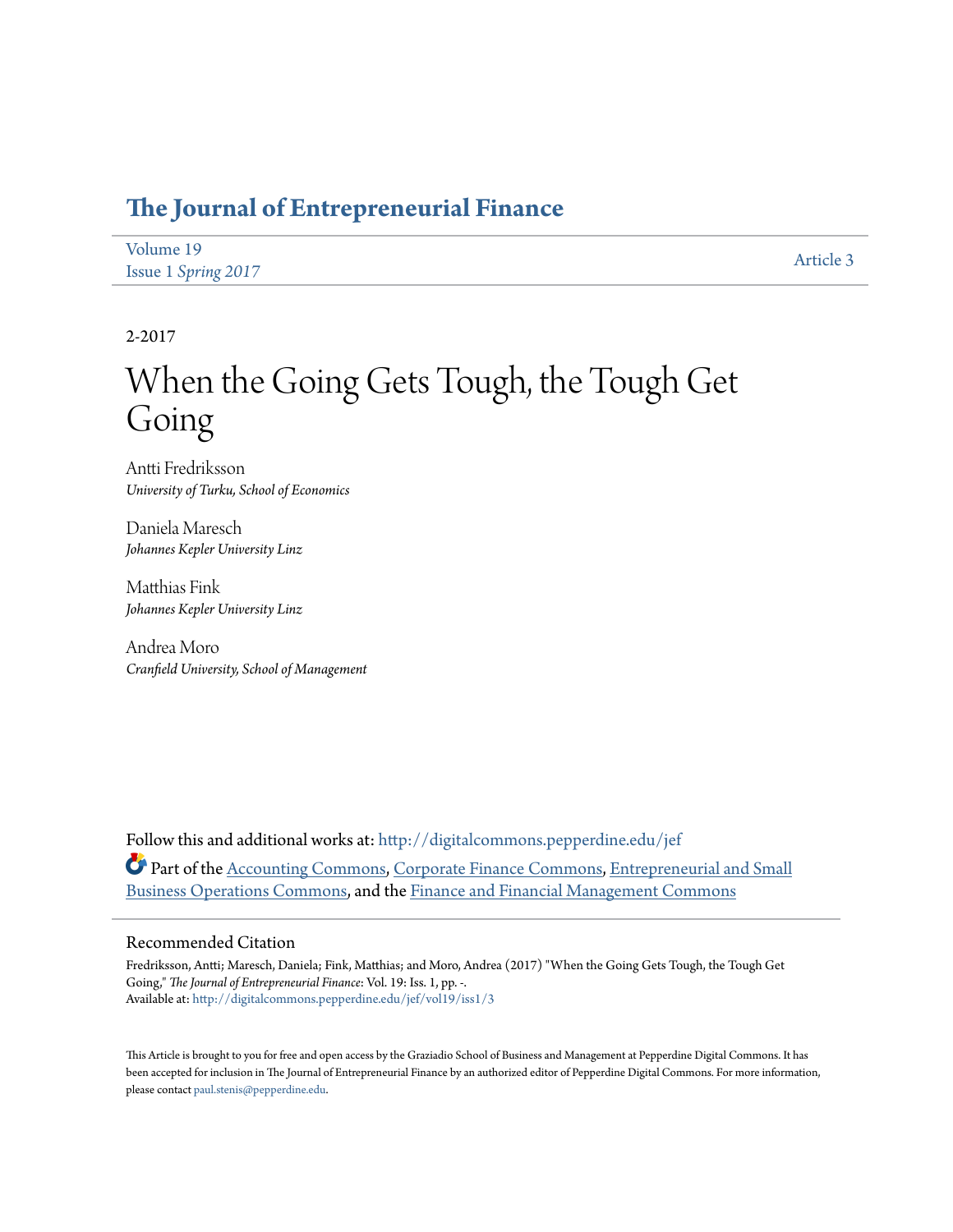# **When the Going Gets Tough, the Tough Get Going**

Antti Fredriksson *University of Turku School of Economics*

Daniela Maresch *Johannes Kepler University Linz*

Matthias Fink *Johannes Kepler University Linz*

> Andrea Moro *Cranfield University School of Management*

### **ABSTRACT**

A bank's lending decision is affected by the amount of information it can access and by its capability to manage this information. The latter aspect implies that the bank has to decide whether borrowers should be managed in a local branch of the bank or in its headquarters. By looking at a sample of Finnish banks, the present research investigates a bank's capability to extract profitability from both locally and centrally managed firms. We find that banks are able to properly discriminate between firms: those which should be managed by loan managers with expert knowledge in the bank's headquarters due to their complexity, and those firms which should be managed in the bank's local branch because they are simpler and need standard products and services. As a result, banks are able to extract risk-adjusted profitability (RAP) from both centrally and locally managed customers. Our findings clearly support the argument that the decision to centralise or decentralise the lending decision process is not an either/or decision: banks should implement both approaches and apply according to the type of firm they serve.

Keywords: Small Firms, Local Banks, Transaction Lending, Relationship Lending Risk- Adjusted Profitability JEL Codes: G21, G24

### **I. Introduction**

When Florentine bankers decided to increase the loans provided to England in the 1330s, the English crown's finances were already in dire straits because of the adverse outcomes of the wars in France. Retrospectively, it is therefore not a surprise that the default of the English crown in 1340 helped drive the Peruzzi out of business in 1343 and the Compagnia de' Bardi in 1346. Had they been able to access more information and to analyse this information properly, it is very likely that they would have behaved differently (Cipolla 1994, 2002). This is one of many examples in the

Copyright © 2017 Pepperdine Digital Commons and the Academy of Entrepreneurial Finance. All rights reserved. ISSN: 2373-1761.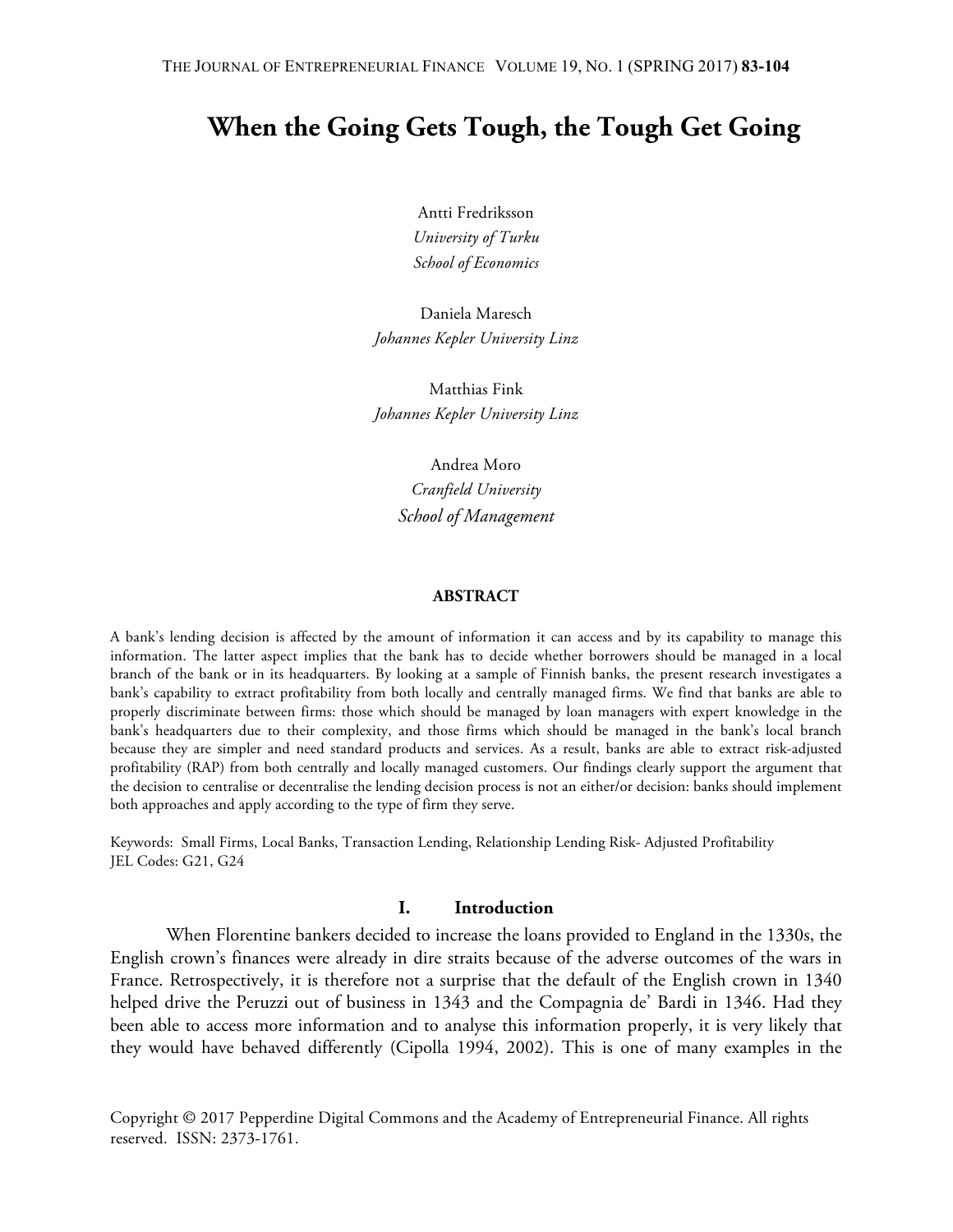history of finance that illustrates the importance of accessing and analysing information in order to evaluate the creditworthiness of the borrower correctly.

Today, banks are aware of the key role played by information and of the risk they incur when they evaluate the borrowers' creditworthiness naively. This is particularly true in the case of small and medium-sized enterprises (SMEs), which are characterised by a high level of opaqueness due to the limited information available about them (Berger and Frame 2007; Berger et al. 2001; Mason and Stark 2004). In order to reduce information asymmetries between a bank and a SME, loan managers aim to collect additional information that helps them to assess the SME's creditworthiness. Previous research suggests that a loan manager's ability to do so depends on various factors, which can be grouped into two major categories: (i) the characteristics of the market, the bank or the SME, and (ii) the characteristics of the relationship between the SME and the bank. With regard to the first category, scholars stress the role of the concentration of the financial system (Neuberger et al. 2008), since a more concentrated financial system makes it easier for the bank to access detailed information about the customer. Furthermore, the geographic distance between the bank and the borrower plays an important role in accessing information, as banks find it harder to collect information from distant customers (Alessandrini et al. 2009; DeYoung et al. 2008; Petersen and Rajan 2002). Moreover, earlier research finds that the age of the firm is a relevant factor. Younger firms are more affected by information asymmetry, as they do not have an established track record in terms of performance that can be used to evaluate the management capabilities required to be successful in the future (Angelini et al. 1998; Petersen and Rajan 1994). As far as the second category, i.e. the relationship between the SME and the bank, is concerned, research highlights the roles of the length and the breadth of the relationship (Berger and Udell 1995; Elsas 2005; Petersen and Rajan 1994, 1995). Stronger relationships make it more difficult for the customer to hide information and easier for the bank to access additional information about the customer's performance (Howorth et al. 2003). However, strong relationships may lead to hold-up costs for firms (Farinha and Santos 2002; Greenbaum et al. 1989; Rajan 1992; Sharpe 1990), as banks may accumulate private information to gain monopolistic power to deter their competitors (Berger and Udell 1995; Petersen and Rajan 1994). This private information leads to reduced information asymmetry between firms and banks, thus enabling banks to set competitive pricing strategies (Bharath et al. 2007, 2011; Cerqueiro et al. 2011). Uchida et al. (2012) suggest that loan managers play a key role in collecting private information because of their repeated interactions with the same firm over time.

A bank's lending decision is the result of a sequential information production process. Banks have to structure this process in order to respond to the challenges posed by processing the collected information. Danos et al. (1989) divide the bank's lending decision process into three phases: (i) the examination of publicly available data about a firm, (ii) the personal examination of the firm's operations, and (iii) the analysis of likelihood for the loan to be repaid. The findings of Stein (2002) suggest that the organisational form determines the preferential use of hard or soft information and that the use of hard or soft information, in turn, affects lending opportunities. In order to benefit from lending opportunities, banks have to differentiate between the duties of decentralised and centralised loan managers. Lending decisions that are primarily based on soft information should be taken locally, whereas lending decision that are primarily based on hard information should be taken centrally. The work by Liberti and Mian (2009) supports this argument. The authors show that subjective information, for example un-quantified soft information, is difficult to use across organisational layers due to problems in transferring that information. Due to these problems in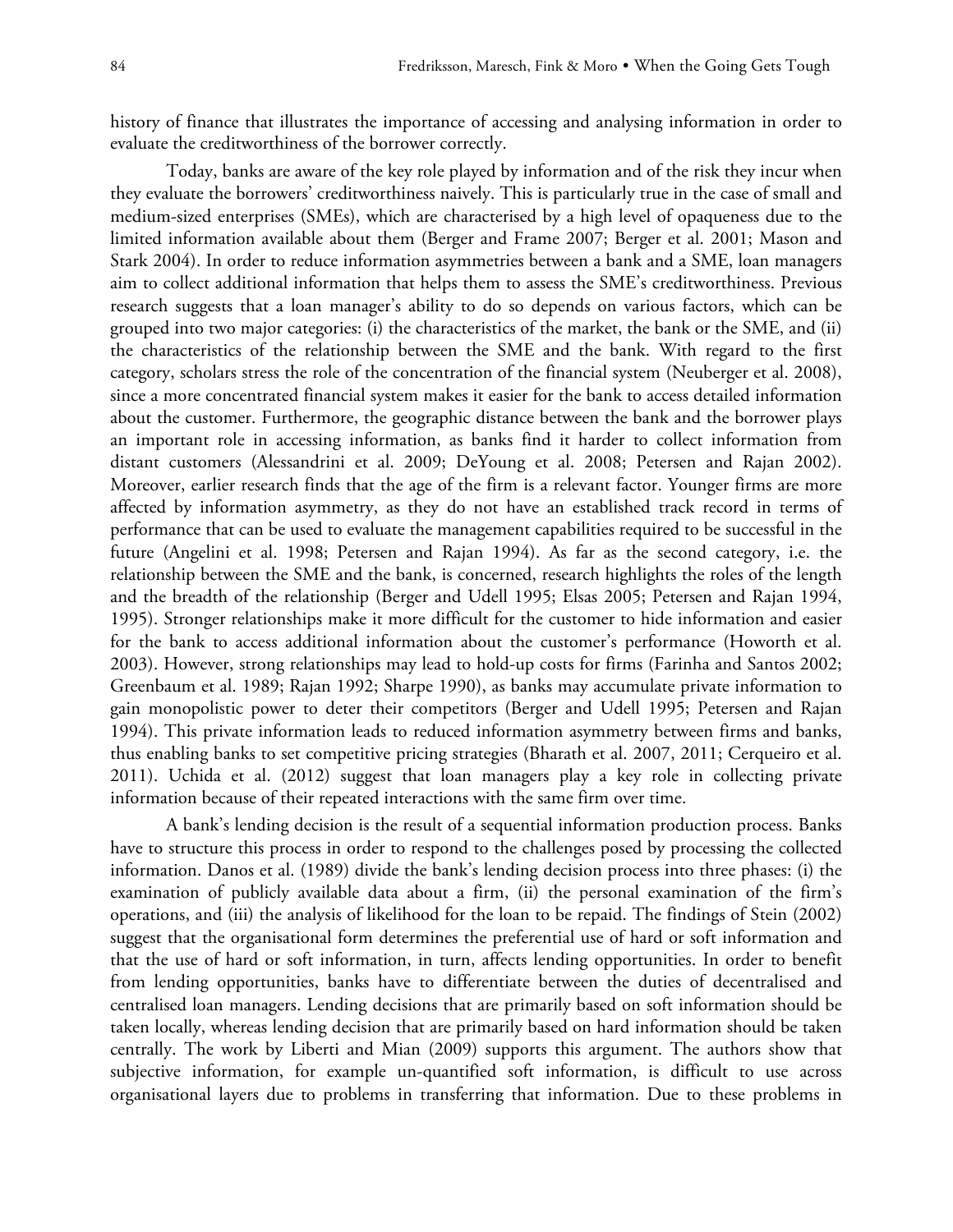communicating across hierarchies, the delegating of a firm to a local or central loan manager should depend on the nature of available information.

All in all, previous research suggests the way in which banks decide to treat a loan application is an endogenous decision: banks first categorise their borrowers according to the nature of the available information and then select a subset of loan applications for more rigorous analysis if additional information about a firm is required. Banks employ this procedure because the additional analysis is not free of charge, as the time and effort needed in order to take the final lending decision generates additional costs for the bank. Thus, the additional information can have an effect on both the lending and the pricing decision, which is reflected in the profits a bank can derive from a specific customer (Liberti and Mian 2009; Uchida et al. 2012). This implies that banks should manage loan applications centrally if the benefits gained due to a better creditor evaluation and better pricing exceed the incremental costs linked to information processing because of the involvement of highly skilled loan managers, who spend a lot of time on their analysis. Interestingly, current research has not investigated such cost–benefit implications of the lending process.

### **II. Hypotheses**

Building on Stein's (2002) notion of hierarchical and local information processing, we argue that loan managers who operate centrally are able to analyse firms in more detail than local managers and are thus able to generate additional value for the bank. This is due to the following reasons. First, loan managers who operate centrally provide support to multiple local branches and may therefore have a better overall picture of lending contracts and the level of competition in the market. This additional information allows them to make better-informed lending decisions as well as decisions on the price of the loans. Second, the risk management of complex funding transactions needs to be handled by loan managers with expert knowledge. Loan managers who operate locally tend to deal with a plethora of different customers, e.g. firms operating in different industries, who have various needs – loans being just one of those needs. In order to be able to respond to these needs, they need to have broad banking and finance knowledge. However, due to this broad knowledge local loan managers may lack the expert knowledge required for more complex funding transactions. Third, loan managers who operate centrally are typically more experienced in coping with information asymmetries, since they are more likely to have hard information available about the borrower (Stein 2002). Nevertheless, particularly in banks with flat hierarchical structures soft information – that is hardened by quantifying it to a measurable form (Petersen 2004) – can also be transferred from local loan managers to loan managers who operate centrally. In addition, loan manager who operate centrally might be able to access additional soft information about customers, for example, by looking at the interaction between the respective customer and its business partners who also happen to be customers of the bank. We therefore expect that limited access to soft information can be overcome due to the additional skills of centrally operating loan managers.

If the process is effective, the thorough examination of a customer should allow the bank to select the right "problematic" customer, i.e. the customer who might be complex to evaluate, but who is creditworthy, and also price the loan correctly. We also argue, in line with Garicano (2000), that the loan managers' expert knowledge increases the further up the hierarchical ladder they are found. This expert knowledge may not only enable centrally operating loan managers to assess borrower risk more accurately than loan managers who operate locally, but also to generate incremental risk-adjusted profitability (RAP) for the bank, with RAP being defined as the margin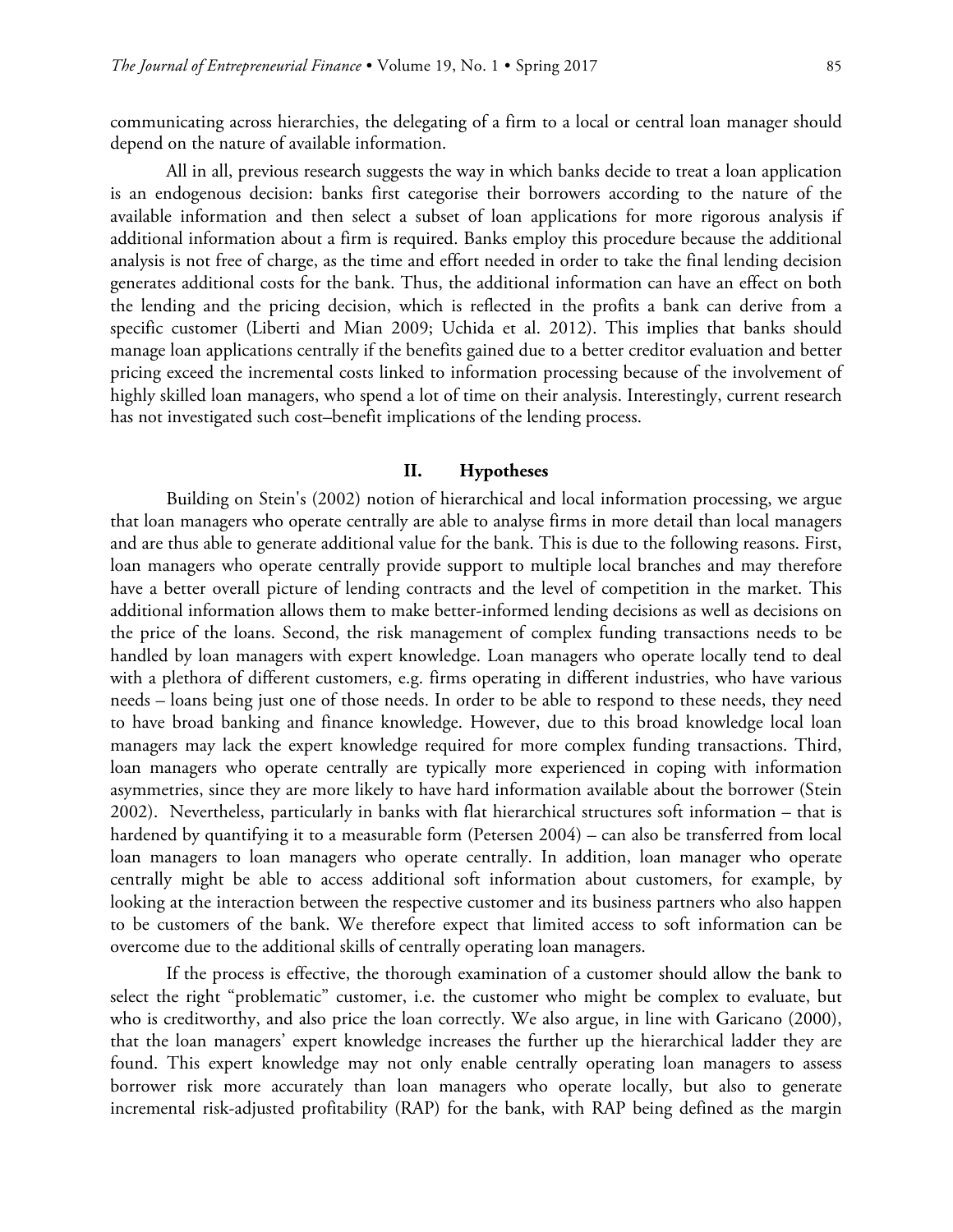generated by the customer, taking into account the level of risk incurred by the bank in dealing with the customer. Based on these arguments, we propose the following hypothesis:

### *H1: Centrally operating loan managers with expert knowledge are able to generate RAP for their bank.*

If hypothesis 1 is supported, it provides evidence that banks are able to extract RAP from centrally managed customers, but does not tell us anything about the reasons why. We argue that banks should not treat all customers centrally, but only the more problematic ones. Thus, banks should not only allocate customers to central or local loan managers according to the information available about them, but also according to their risk profile. As a consequence, centrally operating loan managers with expert knowledge should employ their expertise to evaluate the more complex and opaque and therefore riskier customers. In contrast, locally operating loan managers with broad knowledge should capitalise the soft information gathered through their personal relationships with the customer in order to provide not only loans, but also other financial products. Thus, we hypothesise that:

*H2: Centrally operating loan managers with expert knowledge manage only "high risk" customers in order to extract RAP from them.*

### **III. Data and Methodology**

### *A. Data*

This research is based on a sample of privately owned SMEs domiciled in Finland. The loan database incorporates 2,522 SME-year observations from the financial period of December 2001 to December 2005. The data were provided by 21 small local cooperative banks. All the banks in the sample have a few branches and short lines of command. They tend to rely on deposits (since they are small, they are not able to approach regulated markets) and have very similar asset-liability mixes (they all tend to finance local households and small local firms). Moreover, the banks in the sample operate in a context characterised by limited competition. All in all, our sample is made up of banks that are similar, not only in terms of their cost structure, deposit and credit strategy, and assetliability mix, but also in terms of their management objectives and style, operating efficiency, market served, etc. In line with prior literature, the sample includes only non-financial SMEs.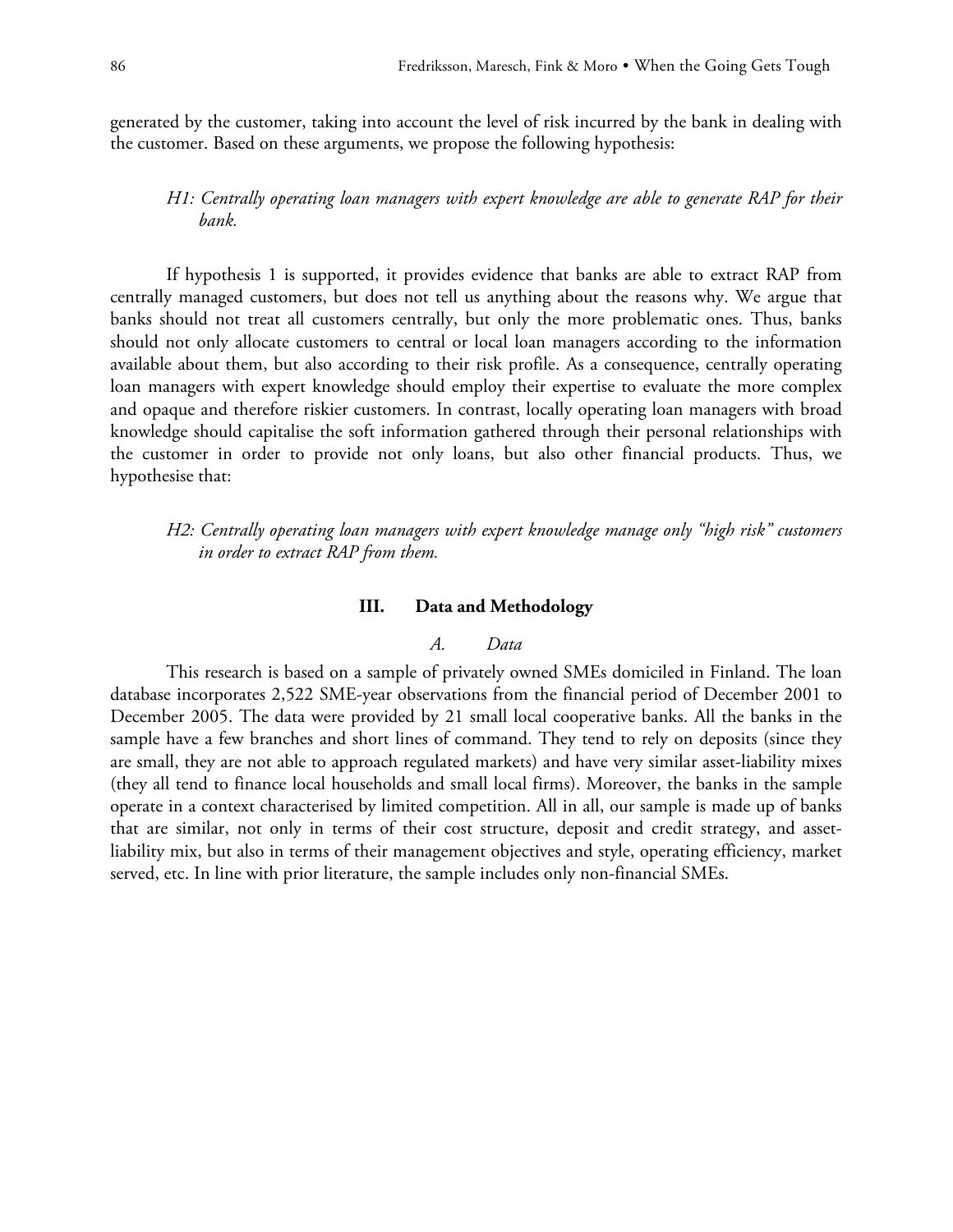### **Table 1. Market Characteristics**

| Year                                              | 2005    | 2004    | 2003    | 2002    | 2001   |
|---------------------------------------------------|---------|---------|---------|---------|--------|
| Non-financial corporations                        | 39,507  | 30,126  | 27,994  | 27.981  | 27,042 |
| Financial and insurance institutions              | 992     | 767     | 790     | 586     | 1,269  |
| Public sector entities and nonprofit institutions | 3,669   | 2,092   | 2,555   | 1,619   | 1,508  |
| Households                                        | 63,592  | 55,509  | 49,188  | 43,452  | 39,832 |
| Foreign markets                                   | 12,802  | 7,587   | 5,950   | 6,911   | 9,473  |
| Total                                             | 120,562 | 96,081  | 86,477  | 80,549  | 79,124 |
| Non-performing assets                             | 331     | 359     | 417     | 516     | 582    |
| Non-performing assets to total                    | $0.3\%$ | $0.4\%$ | $0.5\%$ | $0.6\%$ | 0.7%   |

This table presents the Finnish credit market for lending and guarantees (in million euros) by sector.

The dataset includes firm-specific information, such as financial figures, and information about bank-firm relationships, such as data about loans, their characteristics and the services provided to firms. Both the firms' financial figures and the bank–firm relationship data are captured at the end of December in each year considered. In addition, banks evaluate and assign internal credit ratings to firms. The internal ratings summarise information about firm quality and credit risk in broad terms, and they are determined on the basis of firm-specific information. Internal ratings are assigned as a part of complying with the Basel II capital adequacy rules by using the F-IRB (foundation internalrating-based approach) to estimate a firm's probability of default<sup>1</sup>. All banks considered in our sample rely on the same internal rating system that exploits the same set of variables, giving them the same weight. This implies that the credit evaluation does not depend on the respective bank and that the firms considered in our sample, which migrate from one bank to another, will be rated in the same way. This aspect is not trivial since differences in the way in which banks evaluate and rate a firm could have adversely affected the consistency of our results. The internal rating system used looks at a firm's performance and mainly relies on the information that the bank can access from the firm's financial report and from the bank's system archives. The loan managers who deal with the customer are in charge of feeding the system with data and revising the internal rating, typically on a yearly basis, although riskier customers may be re-evaluated more frequently. The loan managers use the internal rating system in order to make lending decisions. Loan managers are allowed some room for manoeuvre. However, when the banks deal with more complex customers. i.e. customers who ask for greater loans and who are considered riskier or who need finance for a complex project, the lending decision is taken by their headquarters, where expert loan managers scrutinise the credit request and the firm performance, instead of the locally operating loan manager. This happened in 195 cases in our dataset and is the focus of our research.

The ratings are based on a scale ranging from 3 (highest quality) to 11 (lowest quality). The absence of firms with ratings of 1 or 2 is due to the fact that none of the sample firms are publicly

 $\overline{a}$ 

<sup>&</sup>lt;sup>1</sup> Banks can use this approach only subject to approval from the Financial Supervisory Authority (FIN-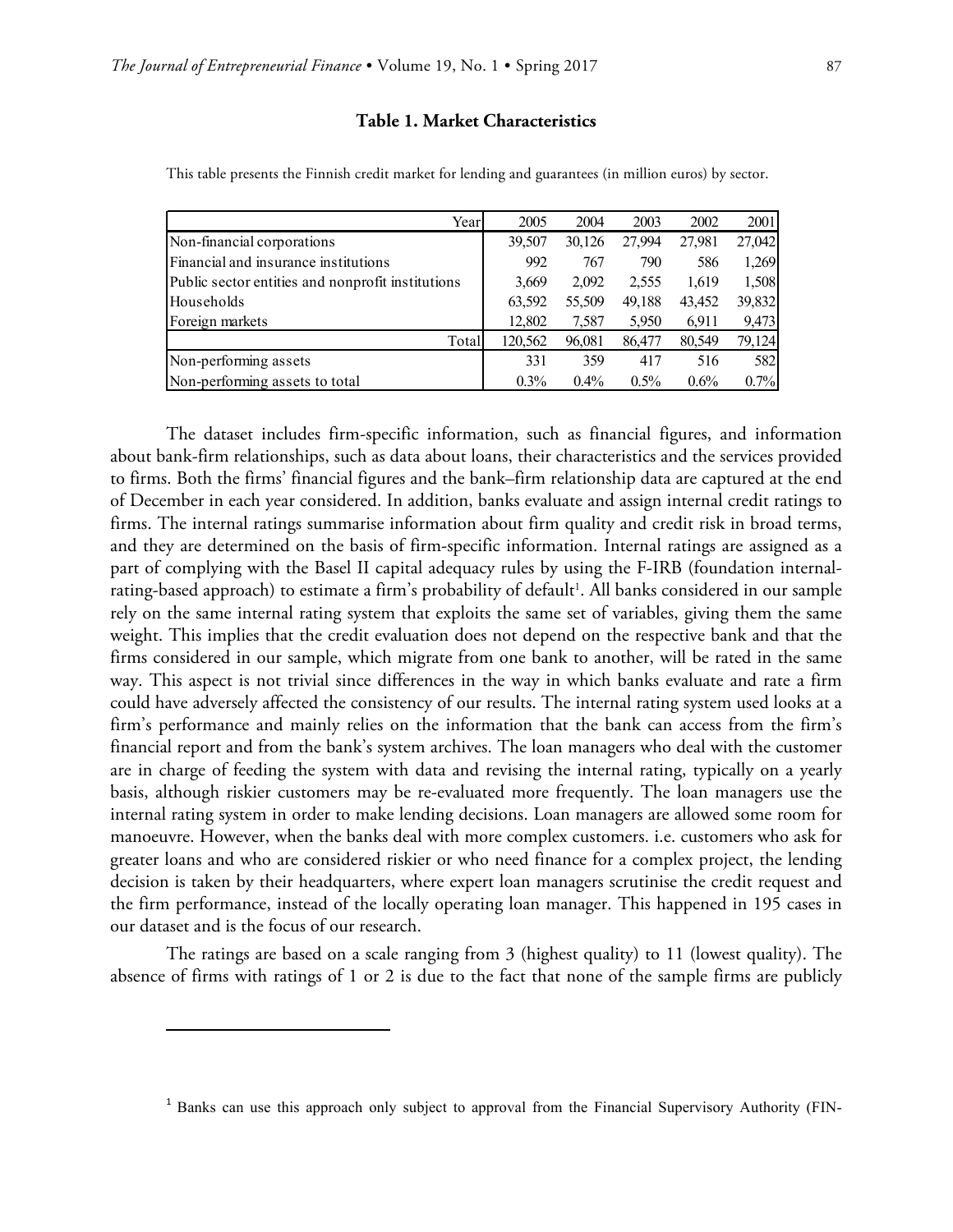listed, thus none can ever receive one of the top two internal ratings. The rating of each firm is included in the dataset.

All banks in the sample are small local cooperative banks with strong links to the communities they serve. Table 2 presents data about them.

### **Table 2. Bank Statistics**

Capital adequacy ratio (in %) is the ratio of own funds to the total amount of risk-weighted items. Non-performing assets (in %) is the ratio of non-performing assets including zero-interest and guaranteed claims to claims on the public and off-balance sheet items.

|                         |            |              |            | Capital adequacy | Non-performing |
|-------------------------|------------|--------------|------------|------------------|----------------|
| Bank                    | Net profit | Assets       | Equity     | ratio %          | assets %       |
|                         | 7,612.50   | 441,023.75   | 49,213.25  | 22.6             | 0.7            |
| $\overline{c}$          | 4,673.00   | 416,692.50   | 23,777.75  | 20.9             | 0.5            |
| $\overline{\mathbf{3}}$ | 7,776.75   | 502,571.00   | 48,543.50  | 21.4             | 0.5            |
| 4                       | 9,490.25   | 679,642.75   | 100,524.75 | 27.1             | 0.8            |
| 5                       | 5,572.25   | 513,603.25   | 36,934.25  | 14.8             | 0.5            |
| 6                       | 5,835.25   | 421,904.75   | 36,063.50  | 15.8             | 0.9            |
| 7                       | 4,841.50   | 405,811.50   | 33,926.50  | 18.3             | 0.4            |
| 8                       | 14,931.75  | 1,202,881.50 | 73,311.25  | 11.4             | 0.5            |
| 9                       | 12,050.50  | 752,773.50   | 68,418.25  | 19.3             | 0.3            |
| 10                      | 3,251.00   | 367,396.00   | 23,635.25  | 14.0             | 0.7            |
| 11                      | 4,822.50   | 505,568.50   | 41,485.50  | 17.0             | 0.3            |
| 12                      | 4,677.50   | 510,144.00   | 29,443.00  | 11.9             | 0.7            |
| 13                      | 10,664.50  | 1,076,093.00 | 61,651.50  | 12.1             | 0.5            |
| 14                      | 5,531.25   | 431,610.00   | 33,154.50  | 12.7             | 0.9            |
| 15                      | 9,546.25   | 627,188.75   | 55,312.00  | 18.1             | 0.2            |
| 16                      | 2,201.25   | 574,952.00   | 19,971.75  | 9.7              | 0.9            |
| 17                      | 7,388.00   | 341,966.25   | 60,788.50  | 32.7             | 0.3            |
| 18                      | 10,151.75  | 1,290,003.25 | 57,681.50  | 10.9             | 0.5            |
| 19                      | 8,610.50   | 1,411,773.00 | 53,761.25  | 12.3             | 1.0            |
| 20                      | 5,723.10   | 594,952.60   | 36,664.45  | 15.2             | 0.8            |
| 21                      | 4,556.75   | 457,302.50   | 33,083.00  | 15.8             | 0.9            |

The banks show differences in terms of both assets and equity: in the case of assets, the largest bank is almost 2.5 times the size of the smallest; regarding equity, the most capitalised bank is five times the size of the least capitalised one. However, by relating these numbers to the overall banking market in Finland, in which the total assets of all banks at the end of the sample period amount to 294 billion  $\epsilon$ , it is apparent that these differences are marginal. The level of non-performing assets compared to total assets is extremely low and very similar for all the banks in the sample, reflecting the similar levels of risk incurred by them.

### *B. Methodology*

In order to examine the impact of credit evaluations run centrally by loan managers with expert knowledge, we differentiate between firms whose credit applications were evaluated centrally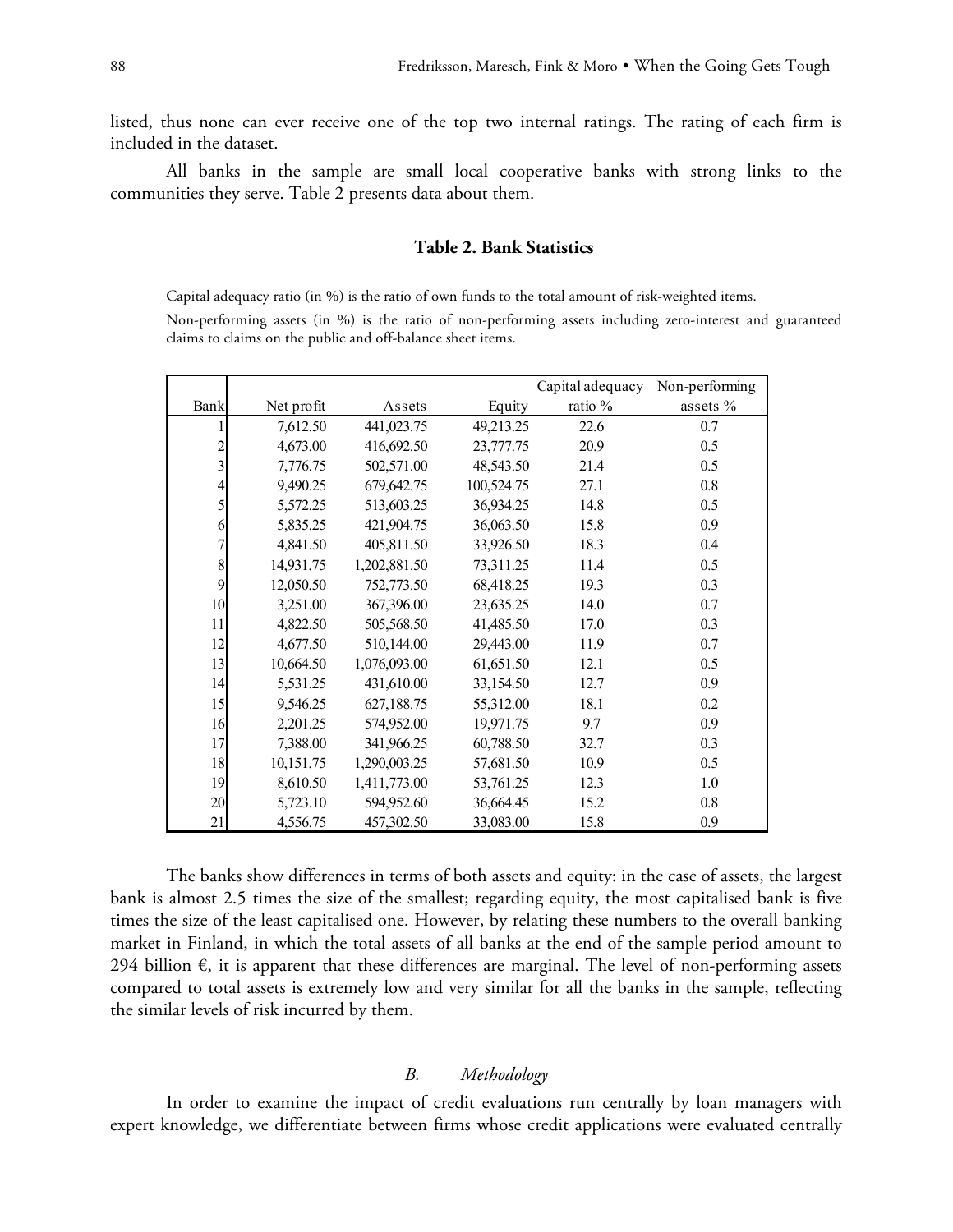$(n=195)$  and firms whose credit applications were evaluated locally  $(n=2,327)$ . The analysis is carried out using STATA version 14. In order to test H1, we regress the dummy variable SPEC, which indicates whether the credit application was evaluated centrally, and a set of control variables on the banks' RAP using OLS. Then, we re-test H1 by using panel regression (random effects).

To test H2, we first investigate the selection process pursued by the bank and then whether the loan managers contribute to the bank's RAP. If loan managers with expert knowledge add to the bank's RAP because they deal with high-risk borrowers, we should find that banks assign loan managers who have expert knowledge to highly opaque firms – and that these loan managers have a positive impact on RAP when we look at the selected firms.

To account for the contextual factors that impact on our dependent variable but are not an integral part of the phenomenon, we also include control variables in the model. As discussed above opaqueness is a key contextual factor in lending decisions and impacts on the RAP of customers. As there is no direct measure for opaqueness, we draw on a set of indirect measures that reflect opaqueness. The proxies used are length of a relationship and the number of different banks with which a firm has business relationships. Longer relationships with a smaller number of banks reflect lower opaqueness for bank managers in loan decisions.

Due to the possibility that our results suffer from endogeneity linked to reverse causality, we also implement a robustness check. Even if we find support for H1 (i.e. centrally managed customers generate RAP for the bank) and H2 (i.e. centrally managed customers are high risk customers and generate RAP for the bank), we cannot rule out completely that a bank's decision to handle a customer centrally instead of locally is linked to the customer's profitability. Banks may decide to centrally manage those customers whom they consider more worthwhile, so as to support them in more complex projects and keep them satisfied. In order to control for reverse causality, we reestimate the regressions using lagged observations. If there is reverse causality, the regression with the lagged observations should produce coefficients that are reversed.

### **IV. Variables Description**

### *A. Dependent Variable*

One of the distinctive features of this work is the dependent variable. In order to test the hypotheses, we develop a measure for the RAP of banks. This measure is based on two different components, namely the margin generated from a specific customer with respect to the products and services sold by the bank (loans and other financial products or services) and the risk the bank incurs by serving this customer.

The participating banks use activity-based costing to monitor the margin generated from each customer. They calculate the margin as the difference between (1) the income generated from the customer in terms of interest payments on short- and long-term loans as well as fees paid to the bank, (2) the interest that the bank has to pay to the providers of funds (be they savers, bondholders, etc.) plus the fees that the bank has to pay when it outsources or buys external financial services, and (3) the cost of the time the bank's personnel allocates to specific customers. The internal rating used by the bank captures information about a customer's financial position and is determined by firmspecific information. Lower credit quality, as reflected in these ratings, is likely to be associated with less credit being granted, a higher loan price or more collateral being required. The measure of a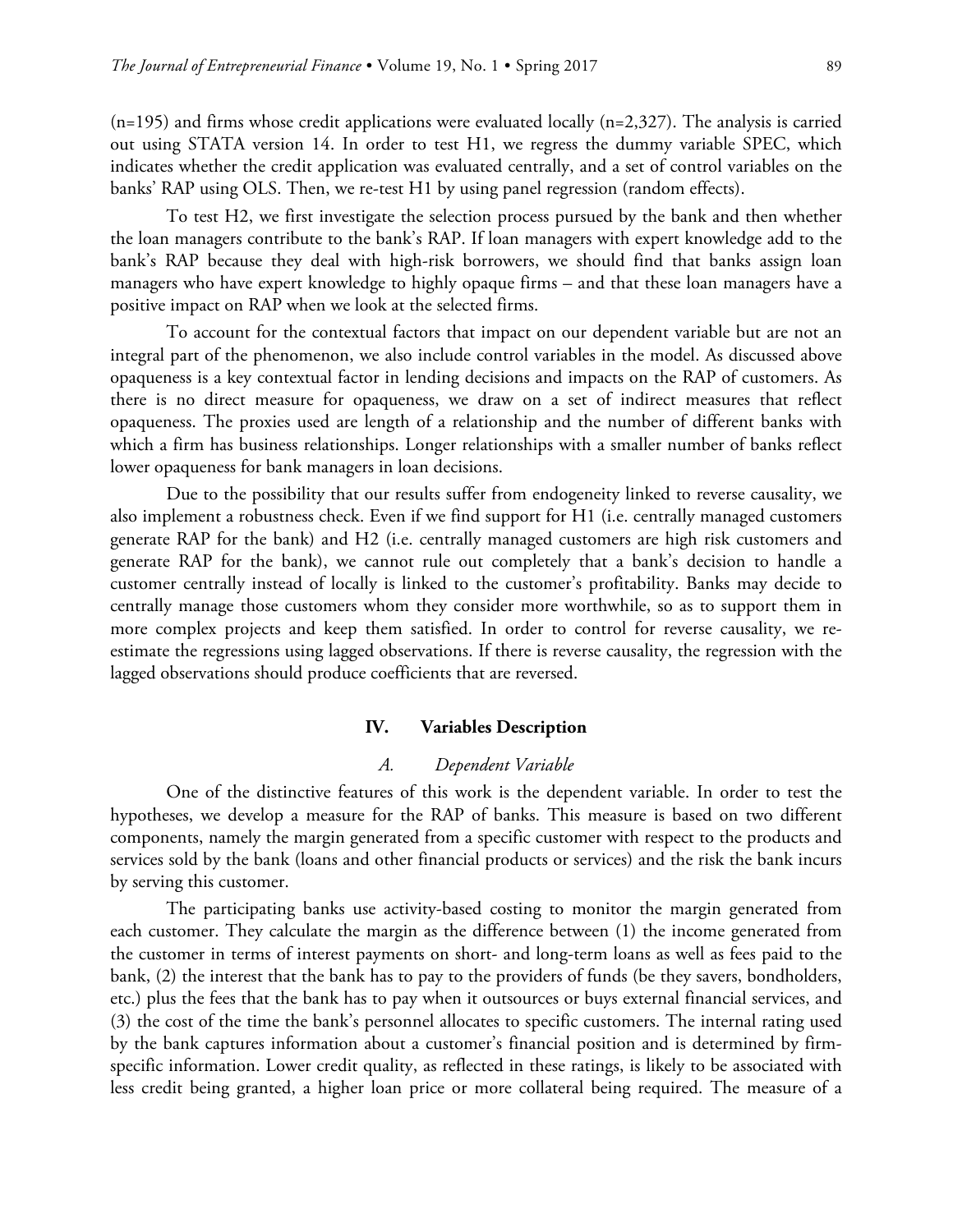bank's RAP from a given customer is the ratio of the margin generated from the customer, in euros, to the internal rating of that customer:

### $RAP = \frac{\sum [i_{SME}^{STD}(STD) + i_{SME}^{LTD}(LTD) - i_{BANK}(STD + LTD)] + \sum [(fee_{SME} - fee_{BANK}] - Pers)}{PATINC}$ **RATING**

where **RAP** is the risk-adjusted profitability,  $i_{SME}^{STD}$  is the specific interest rate charged to the customer by the bank for short-term loans, **STD** is the amount of the short-term loan,  $i_{SME}^{LTD}$  is the specific interest rate charged to the customer by the bank for long-term loans,  $\text{LTD}$  is the amount of the long-term loan,  $i_{\text{BANK}}$  is the average cost of funding for the bank,  $\text{fee}_{\text{SME}}$  and  $\text{fee}_{\text{BANK}}$  are respectively the fee received from the customer and the cost of services provided to that customer that are outsourced or bought from other financial institutions, and **Pers** is the cost of the personnel involved in assisting the customer. Typically, centrally managed customers involve a higher proportion of personnel costs in their RAP. One reason for that is the transaction costs resulting from information travelling up and down more levels of hierarchy. With regard to centrally handled customers, loan managers need more time to become familiar with the specifics of the loan application because they cannot draw on their experience and knowledge gained from direct interaction with the customers.

### *B. Independent and Control Variables*

In order to test our hypotheses, we use a dummy variable that records whether a loan manager makes a lending decision with expert knowledge in the headquarters of the bank (SPEC). The dummy has a value of 1 when the lending decision is taken in the headquarters of the bank and 0 when it is taken in the local branch of the bank. A centrally pursued evaluation of a firm implies that loan managers with expert knowledge, who are able to allocate more time and effort in assessing the firm's creditworthiness and the request for funds, are involved. As a consequence, the costs of the bank increase. However, a more thorough evaluation of the firm might also allow for the development of relational capital that increases the bank's access to private information and may therefore enhance cross-selling possibilities. This implies that there is no upfront certainty about the relationship between SPEC and RAP. If the benefits gained from the additional information gathered exceed the additional personnel costs, the relationship will be positive and significant. If, however, the additional personnel costs out-weigh the benefits gained from the incremental information, the relationship will be negative and significant. A non-significant relationship implies that the impact of the centralisation of the lending decision on RAP is not clear.

We also add a set of controls. First, we control for the length of the relationship between a firm and a bank, expressed in years (LENGTH). The length of the relationship is an indicator of relationship strength that is widely used in the prior literature (Berger and Udell 1995; Petersen and Rajan 1994). Since the length of the relationship increases the amount of knowledge and reduces the incremental costs faced by the bank in evaluating the firm's riskiness and its financial needs, we expect a positive relationship between LENGTH and the bank's RAP. Second, we control for the number of relationships the SME has with other banks (RELATIONSHIPS). A firm's diversification of its banking services across several sources is expected to be negatively associated with the bank's RAP (Elsas 2005).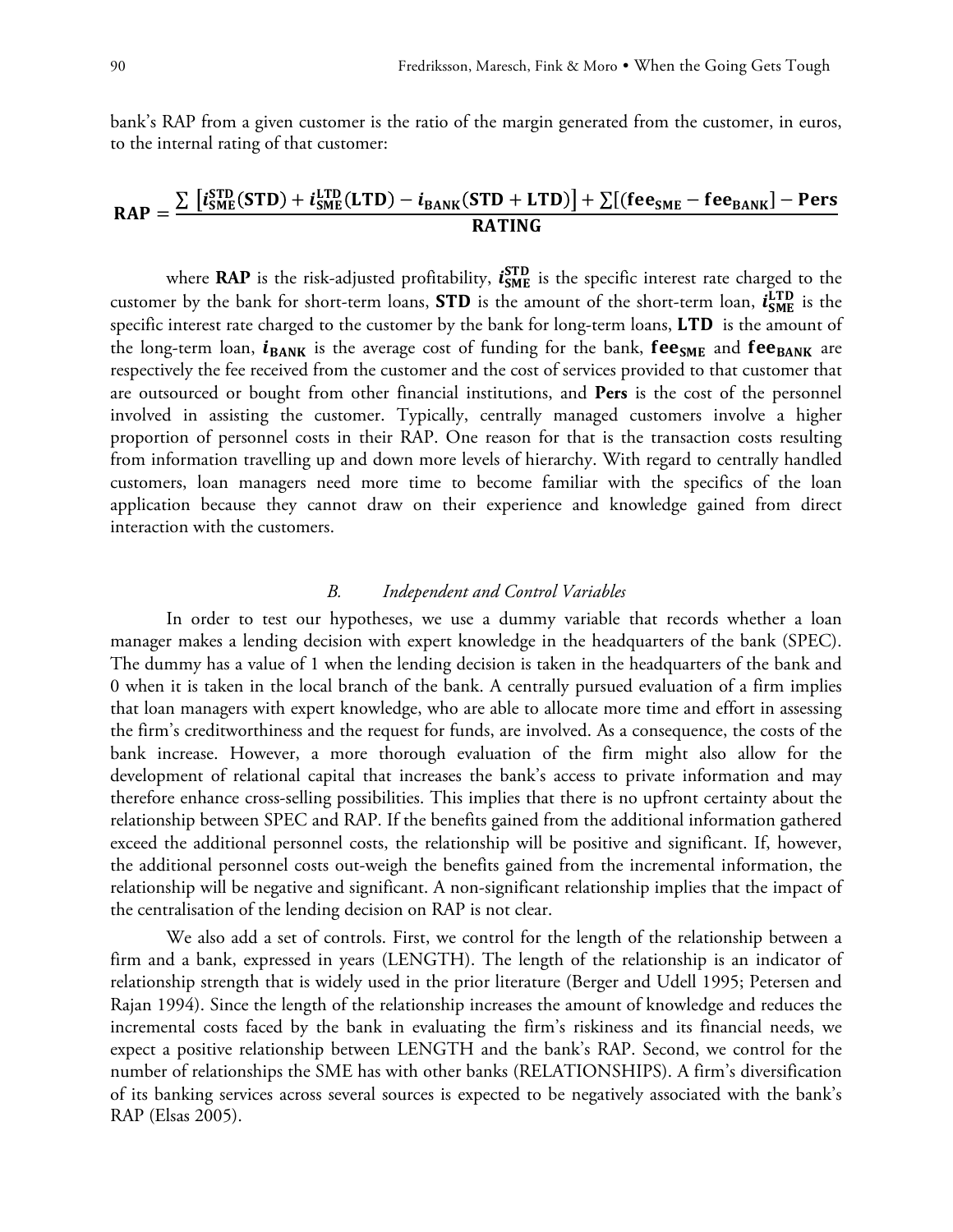Third, we control for the amount of loans using the total amount of loans the bank provides to the firm (TOTALLOANS), since the amount of loans can be an important factor in deciding to transfer the lending decision from the local loan manager to the headquarters. We expect the amount of loans to be positively associated with the bank's RAP, since interest income increases the bank's margin (as long as it does not increase borrower risk too much). Moreover, we control for the firm's size, which is expressed by its assets (FIRM\_ASSETS). Firms with larger assets need more funds to finance them and are thus expected to rely more on both long-term and short-term loans. At the same time, larger assets implicitly provide a greater capability for the bank to recover the loans if the firm defaults, thus reducing the bank's risk. As a consequence, we expect a firm's assets to be positively related to a bank's RAP.

Since the bargaining power of the customer is one of the core factors that affect a bank's RAP, we control for the bargaining power of the customer, over and above its firm size. An SME's non-size-related bargaining power is measured using its equity-to-debt ratio (EQUITY\_RATIO). Firms with a high equity-to-debt ratio are considered financially sound and thus better able to deal with any difficulties. The intrinsic financial solidity of firms with high equity-to-debt ratios puts them in a better position to negotiate better loan terms (particularly regarding the interest rates charged) and lower fees for other banking services.

A firm's profitability is included by using its return on equity (ROE). The ROE shows the firm's ability to generate profits to repay its loans. Additionally, according to pecking order theory, a high ROE increases the firm's ability to use retained profit to finance its on-going operations and growth, thereby reducing its dependence on bank finance. The expectation is that a high ROE decreases the bank's RAP.

In order to control for overall market conditions, we include the change in gross domestic product (CH\_GDP).

Finally, we add a control for the bank's size (BANK\_ASSETS). RAP might be affected by a bank's size as larger banks are able to offer more products and services and can therefore have more negotiating power and thus enjoy higher RAP. However, smaller banks might be more effective in selecting and keeping customers by relying on their relationship with a firm, and can thus face reduced risk that can be transformed into higher RAP. Since the direction of the effect is not clear, we do not have any expectations about whether this variable is positive or negative.

### **V. Summary Statistics**

Table 3 presents the summary statistics of the variables considered.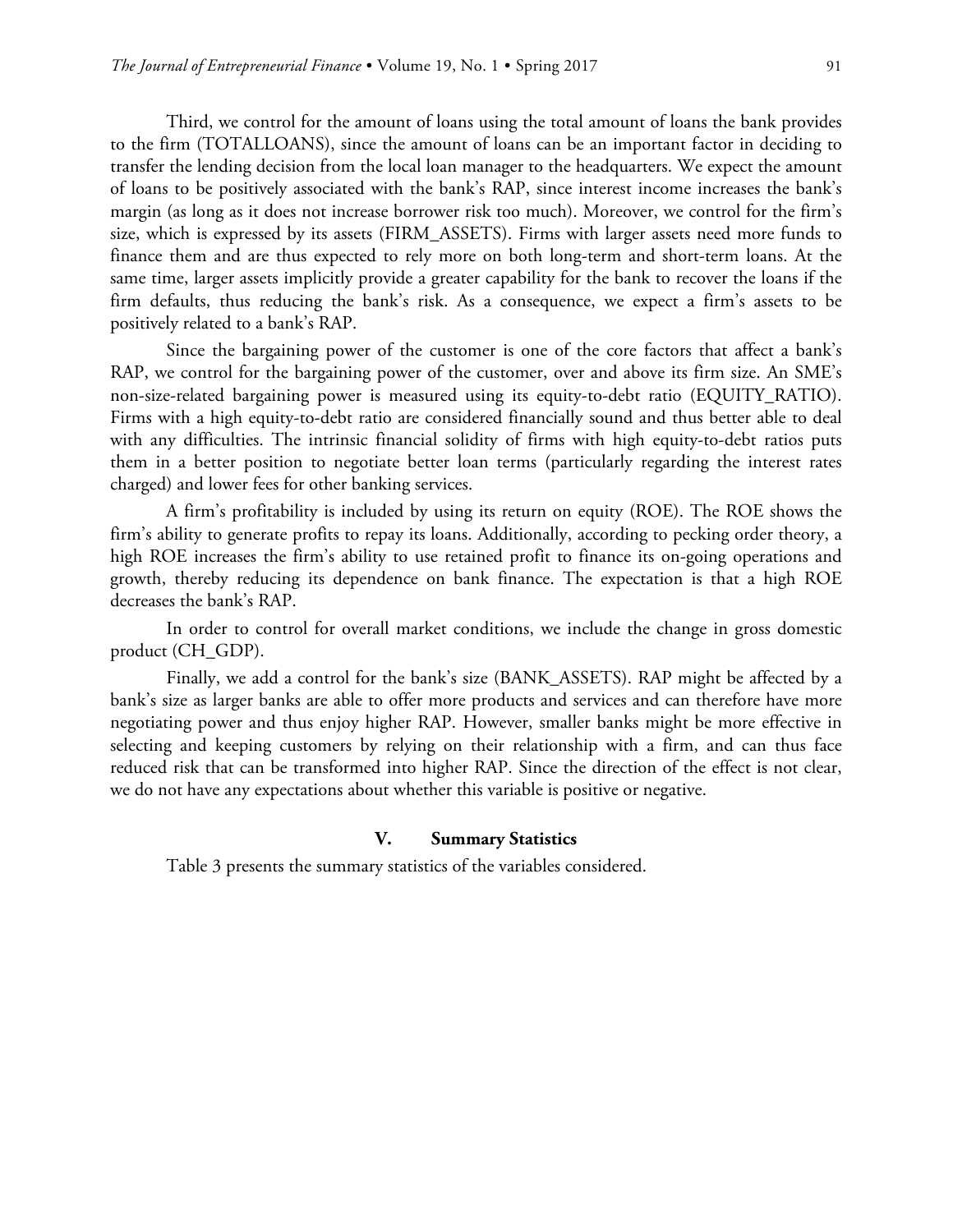#### **Table 3. Summary Statistics**

The data are bank–firm relationships of small and medium-sized firms located in Finland from year 2001 to 2005. All data are expressed in quantities, as percentages or in euros. The bank–firm relationship is classified as centrally managed if a loan manager in the bank's headquarters manages the loan. The bank–firm relationship is classified as locally managed if a loan manager in a local branch of the bank manages the loan.

| PANEL A Descriptive statistics by place of loan management |        |                         |        |        |          |                        |          |          |          |          |          |          |          |       |
|------------------------------------------------------------|--------|-------------------------|--------|--------|----------|------------------------|----------|----------|----------|----------|----------|----------|----------|-------|
|                                                            |        | Managed centrally n=195 |        |        |          | Managed locally n=2327 |          |          |          |          |          |          |          |       |
| Name                                                       | Mean   | Std.dev                 | Min    | Max    | Mean     | <b>Stddev</b>          | Min      | Max      |          |          |          |          |          |       |
| <b>RAP</b>                                                 | 2261   | 2178                    | $-3$   | 9003   | 675      | 747                    | -3       | 6431     |          |          |          |          |          |       |
| <b>RELATIONS</b>                                           | 0.354  | 0.479                   | 0      |        | 0.095    | 0.293                  | 0        |          |          |          |          |          |          |       |
| <b>LENGTH</b>                                              | 14.338 | 8.417                   | 2      | 45     | 14.790   | 8.656                  |          | 66       |          |          |          |          |          |       |
| TOTALLOANS (in T€)                                         | 7160   | 13100                   | 19     | 8110   | 1793     | 3800                   | 0.095    | 5870     |          |          |          |          |          |       |
| FIRM ASSETS (in $T\epsilon$ )                              | 5888   | 6267                    | 123    | 40819  | 902      | 1831                   | 5        | 30705    |          |          |          |          |          |       |
| <b>EQUITY RATIO</b>                                        | 35.859 | 23.141                  | 0      | 97     | 25.441   | 20.667                 | 0        | 99       |          |          |          |          |          |       |
| <b>ROE</b>                                                 | 19.156 | 52.756                  | $-200$ | $-200$ | 39.009   | 82.610                 | $-200$   | $-200$   |          |          |          |          |          |       |
| CH GDP                                                     | 0.035  | 0.014                   | 0.013  | 0.054  | 0.035    | 0.014                  | 0.013    | 0.054    |          |          |          |          |          |       |
| BANK ASSETS (in ME)                                        | 799    | 419                     | 310    | 1552   | 664      | 297                    | 322      | 1323     |          |          |          |          |          |       |
|                                                            |        |                         |        |        |          |                        |          |          |          |          |          |          |          |       |
| PANEL B Descriptive statistics and correlations (n=2522)   |        |                         |        |        |          |                        |          |          |          |          |          |          |          |       |
| Name                                                       | Mean   | Std.dev                 | Min    | Max    | 1        | 2                      | 3        | 4        | 5        | 6        | 7        | 8        | 9        | 10    |
| <b>RAP</b>                                                 | 798    | 1029                    | -3     | 9003   | 1.000    |                        |          |          |          |          |          |          |          |       |
| <b>SPEC</b>                                                | 0.077  | 0.267                   | 0      |        | 0.412    | 1.000                  |          |          |          |          |          |          |          |       |
| <b>RELATIONS</b>                                           | 0.115  | 0.319                   | 0      |        | 0.199    | 0.217                  | 1.000    |          |          |          |          |          |          |       |
| <b>LENGTH</b>                                              | 14.755 | 8.637                   |        | 66     | 0.144    | $-0.014$               | 0.065    | 1.000    |          |          |          |          |          |       |
| TOTALLOANS (in T€)                                         | 2207   | 5342                    | 0.095  | 8110   | 0.524    | 0.268                  | 0.082    | 0.064    | 1.000    |          |          |          |          |       |
| FIRM ASSETS (in $T\epsilon$ )                              | 1287   | 2809                    | 5      | 40819  | 0.554    | 0.474                  | 0.246    | 0.152    | 0.246    | 1.000    |          |          |          |       |
| <b>EQUITY RATIO</b>                                        | 26.246 | 21.049                  | 0      | 99     | 0.078    | 0.132                  | 0.066    | 0.084    | 0.003    | 0.178    | 1.000    |          |          |       |
| <b>ROE</b>                                                 | 37.474 | 80.863                  | $-200$ | $-200$ | $-0.065$ | $-0.066$               | $-0.081$ | $-0.051$ | $-0.054$ | $-0.104$ | $-0.193$ | 1.000    |          |       |
| CH GDP                                                     | 0.035  | 0.014                   | 0      | 0.053  | 0.003    | 0.023                  | 0.013    | 0.011    | 0.004    | $-0.003$ | 0.018    | $-0.008$ | 1.000    |       |
| BANK ASSETS (in ME)                                        | 726    | 364                     | 310    | 1552   | 0.068    | 0.014                  | $-0.020$ | 0.001    | 0.010    | 0.067    | 0.030    | $-0.032$ | $-0.013$ | 1.000 |

RAP has an average value of 798, but with values spread from -3 (the least profitable relationship from a bank's point of view) to 9,003 (the most profitable relationship from a bank's point of view). This means that banks are able to extract margins from on-going relationships, the losses being almost exclusively linked to the default of the customer and the consequent write-offs that banks have to record. The average RAP of the subgroup of centrally evaluated firms is 2,261, whereas the average RAP of the subgroup of locally evaluated firms is 675. The existence of multiple bank relationships per SME is 0.115 on average, with 0.354 in centrally evaluated firms and 0.095 in locally evaluated firms. The average length of the relationship in our sample is approximately 15 years, the longest relationship being 66 years, which suggests stable relationships between the SMEs and the banks. Our average relationship length is longer than the average length found in the seminal works by Berger and Udell (1995) and Petersen and Rajan (1995, 1994). However, it is in line with papers focusing on Europe (Harhoff and Körting 1998; Hernandez-Canovas and Martınez-Solano 2010; Howorth and Moro 2012; Moro et al. 2012).

On average, a firm's total loans amount to 2.2 million Euros. However, centrally evaluated firms tend to have considerably higher total loans than locally evaluated firms. The average amount of a firm's assets is 1.3 million Euros, and the average equity ratio is 26.2%, suggesting that the average firm is quite leveraged. A firm's ROE amounts to an average of 37.5%. Interestingly, firms in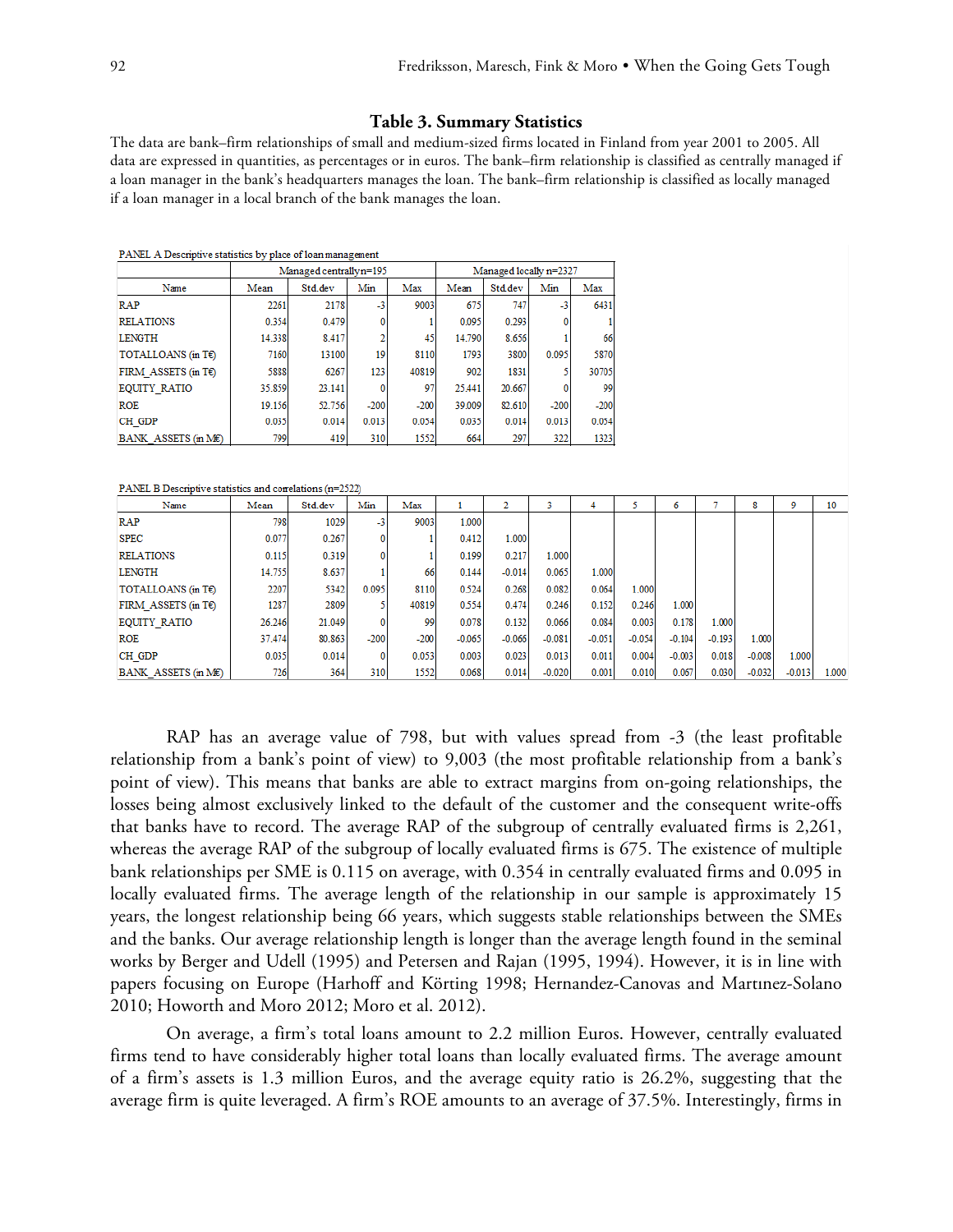the subgroup of locally evaluated firms are more profitable in terms of their ROE than firms in the subgroup of centrally evaluated firms.

In terms of correlations, RAP is positively correlated to SPEC and TOTALLOANS. As expected, FIRM ASSETS is positively correlated to RAP. SPEC is correlated with FIRM ASSETS, suggesting that centrally evaluated firms are bigger in terms of their total assets.

### **VI. Econometric Results**

### *A. Main Results*

In order to test the first hypothesis, we estimate two regressions (OLS and panel regression with random effects) that include a dummy as a core variable that reports who evaluated the customer, i.e. loan managers who operate in a bank's local branch (0) or loan managers who operate at its headquarters (1). The regressions also include a set of controls like the relationship's strength, borrower characteristics, overall market conditions (change in GDP), bank-specific differences (BANK\_ASSETS) and year dummies. Table 4 reports the regression results.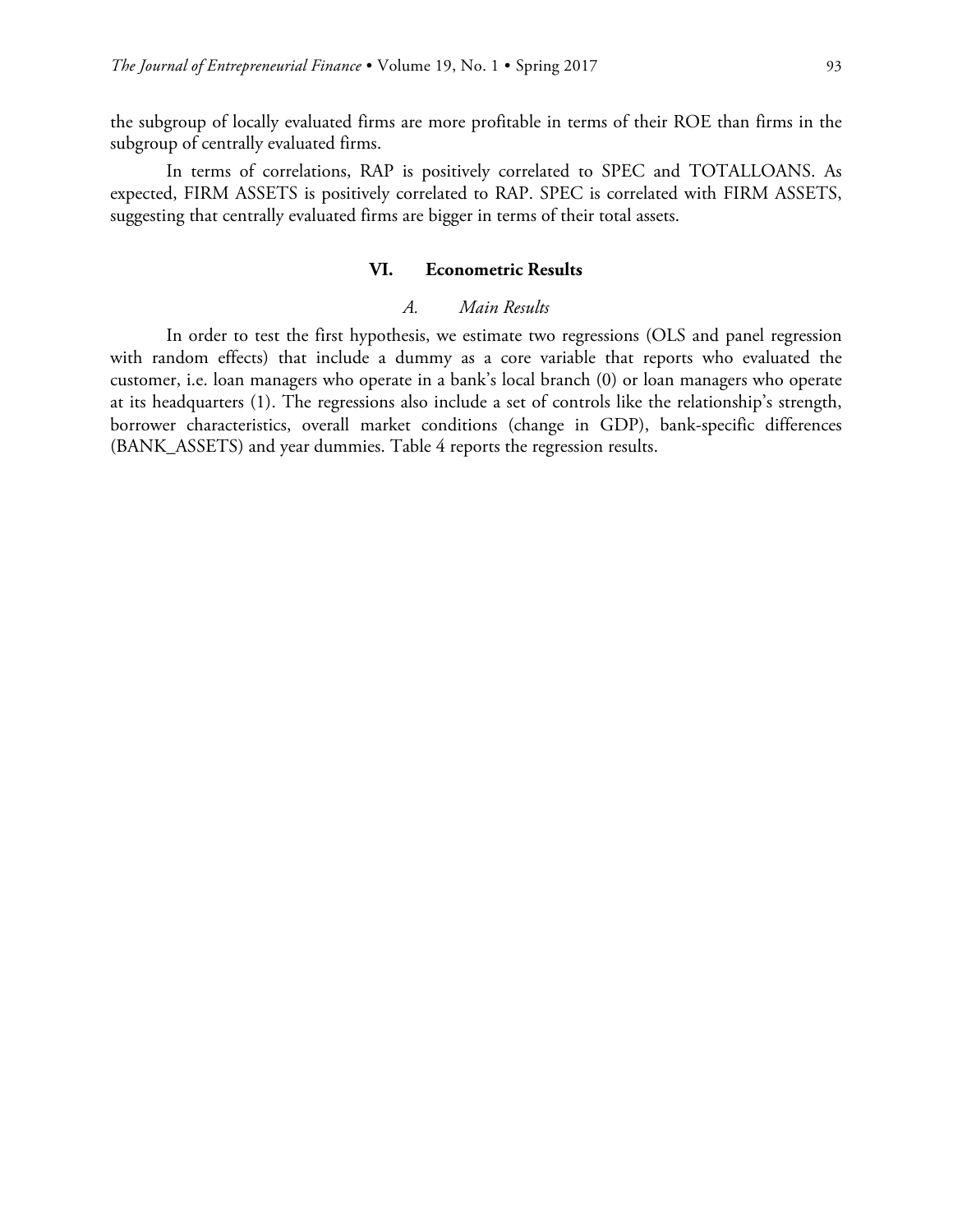### **Table 4. Regression of the Role of the Bank Specialist on RAP**

The dependent variable is a bank's RAP, measured at the financial year-end.

|                     |                                                | <b>OLS</b>     |                 | <b>RANDOM EFFECTS</b> |                            |                 |        |
|---------------------|------------------------------------------------|----------------|-----------------|-----------------------|----------------------------|-----------------|--------|
|                     |                                                | Number of obs. |                 |                       | 2522 Number of obs.        |                 | 2522   |
|                     |                                                | F(12, 2509)    |                 |                       | $35.35$ Wald chi2(12)      |                 | 161.84 |
|                     |                                                | Prob > F       |                 |                       | $0.000$ Prob > chi2        |                 | 0.000  |
|                     |                                                | R-squared      |                 |                       | $0.487$ R-squared (within) |                 | 0.049  |
|                     |                                                | Root MSE       |                 |                       | 0.718 R-squared (between)  |                 | 0.465  |
| <b>Name</b>         | <b>Description</b>                             |                | Coef. Std. Err. | P >  t                |                            | Coef. Std. Err. | P >  z |
| <b>SPEC</b>         | Centrally (1) vs locally (0) managed customers | 0.473          | $0.131$ ***     |                       | 0.552                      | $0.223$ ***     |        |
| <b>LENGTH</b>       | Length of the relation                         | 0.066          | $0.015$ ***     |                       | 0.066                      | $0.027$ ***     |        |
| <b>TOTALLOANS</b>   | Total amount of loans                          | 0.432          | $0.043$ ***     |                       | 0.133                      | $0.048$ ***     |        |
| FIRM_ASSETS         | Firm assets                                    | 0.354          | $0.056$ ***     |                       | 0.436                      | $0.093$ ***     |        |
| <b>EQUITY_RATIO</b> | Firm's equity ratio                            | $-0.008$       | 0.015           |                       | $-0.065$                   | $0.021$ ***     |        |
| <b>ROE</b>          | Firm's return on equity                        | 0.007          | 0.012           |                       | 0.008                      | 0.012           |        |
| CH GDP              | Change in GDP                                  | 0.001          | 0.014           |                       | $-0.014$                   | 0.009           |        |
| <b>BANK ASSETS</b>  | Bank assets                                    | 0.034          | $0.019*$        |                       | 0.026                      | 0.029           |        |
| Year                |                                                |                |                 |                       |                            |                 |        |
| 2002                |                                                | $-0.034$       | 0.051           |                       | $-0.016$                   | 0.038           |        |
| 2003                |                                                | $-0.057$       | 0.047           |                       | $-0.020$                   | 0.038           |        |
| 2004                |                                                | 0.290          | $0.054$ ***     |                       | 0.107                      | $0.044$ ***     |        |
| 2005                |                                                | 0.212          | $0.053$ ***     |                       | 0.025                      | 0.043           |        |
| <b>CONSTANT</b>     |                                                | $-0.130$       | $0.045$ ***     |                       | $-0.078$                   | 0.042           |        |
|                     |                                                |                |                 |                       | rho                        |                 | 0.596  |
|                     |                                                |                |                 |                       | sigma_u                    |                 | 0.503  |
|                     |                                                |                |                 |                       | sigma e                    |                 | 0.414  |

\* Sig. at .10, \*\* Sig. at .05, \*\*\*Sig. at .01.

Variable Description:

 $\overline{a}$ 

SPEC is a dummy variable taking a value of 1 if a firm is managed centrally and 0 otherwise.

LENGTH is the length of a bank–firm relationship.

TOTALLOANS is the total amount of loans that a firm has from the respective bank.

FIRM\_ASSETS is the total amount of a firm's assets at the financial year-end.

EQUITY\_RATIO is a percentage of a firm's equity to its total assets.

ROE is a firm's return on equity.

CH\_GDP is the change in GDP.

BANK\_ASSETS is the total amount of a bank's assets at the financial year-end.

The first regression (OLS) is significant ( $p < .000$ ) and has an R2 of 0.487. The White test suggests some level of heteroscedasticity in the model. Thus, we use robust standard errors estimation. At the same time, the regression does not present collinearity problems<sup>2</sup>. The length of

<sup>&</sup>lt;sup>2</sup> All VIF-values are below 5, the mean VIF-value is 2.20.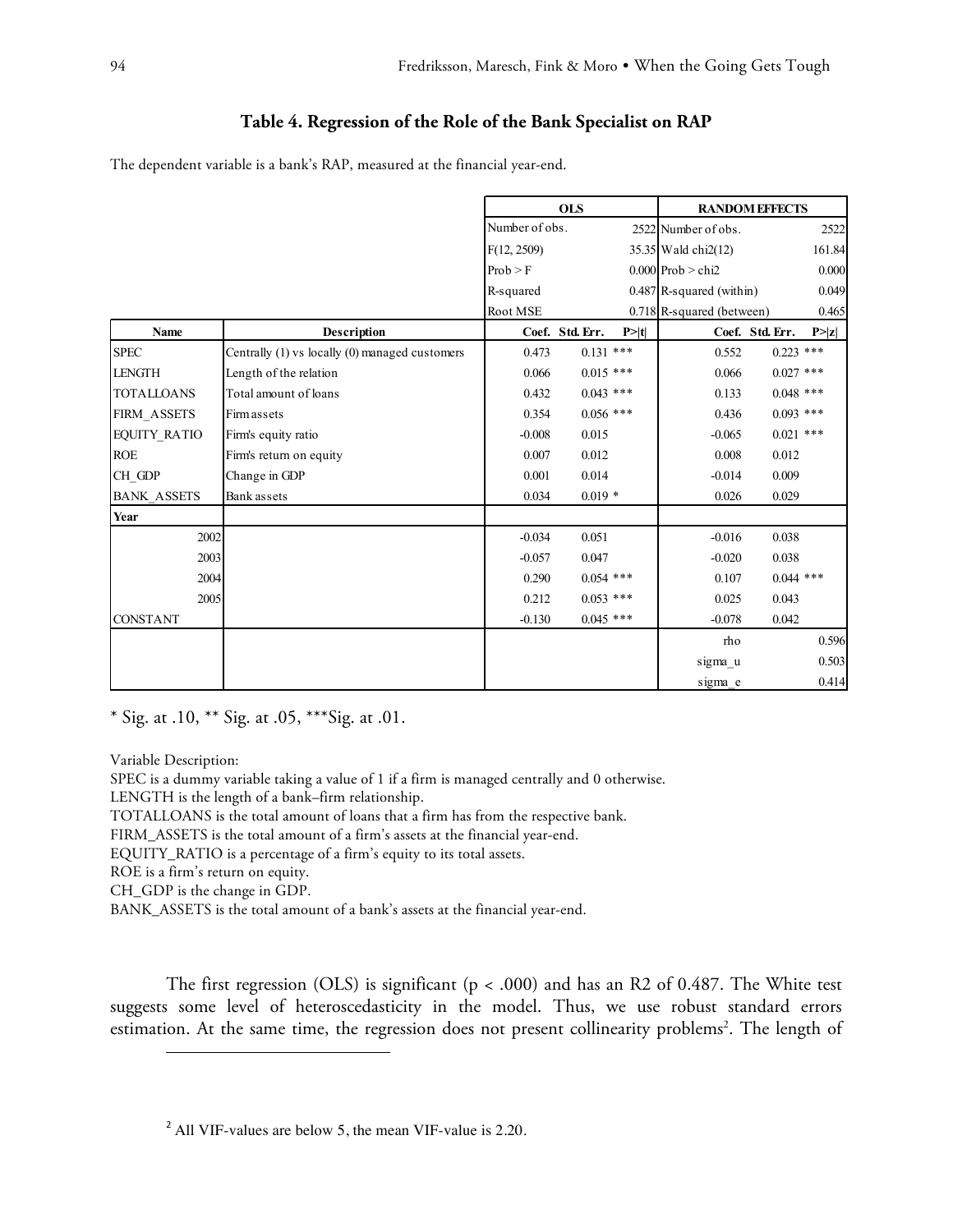the relationship (LENGTH) is highly significant and positive. Looking at the interest-related products, TOTALLOANS is positive, as expected, and is highly significant. Thus, there is evidence that the strength of the relationships and the amount of short- and long-term loans provided to SMEs contribute to a bank's RAP. As expected, a firm's size (FIRM\_ASSETS) impacts positively on a bank's RAP, while a firm's financial solidity (EQUITY\_RATIO) and profitability (ROE) are not significant. Finally, market conditions (CH\_GDP) are not significant, whereas the control for bank size (BANK\_ASSETS) is weakly positive and significant.

Our variable of interest (SPEC) is positive and significant, suggesting that centrally evaluated firms contribute positively to a bank's RAP. This positive relationship suggests that the benefits linked to the activities pursued by centrally operating loan managers with expert knowledge for the respective customer prevail over the additional costs accrued because of the extra time and possibly higher personnel costs.

The second regression presents the results estimated using a panel random effect regression. In this regression the firm-specific effects are assumed to be uncorrelated with the independent variables. The regression is significant ( $p < .000$ )<sup>3</sup>. The relationship variables follow the same pattern as in the other specification: LENGTH and TOTALLOANS are positive and significant. Regarding firm variables, FIRM\_ASSETS is highly significant and positive. In this specification, EQUITY\_RATIO is highly significant and is negative as was expected. In line with the first regression CH\_GDP and BANK\_ASSETS are not significant. Further, SPEC is positive and significant, confirming the role centrally operating loan managers with expert knowledge play in contributing to a bank's profitability.

However, this first level of analysis only tells us that centrally managed customers are able to contribute to the bank's RAP, but does not tell us the reasons why. In order to investigate why customers are managed centrally (H2) we estimate an instrumental variable regression with an endogenous regressor. First, we separately estimate a probit regression for SPEC on a set of independent variables and year dummies<sup>4</sup>. We model the selection process according to a firm's information asymmetry, the firm's characteristics (risk of the firm) and its performance. As far as information asymmetry is concerned, we use a set of variables that measure whether a bank is adversely affected in accessing information. More specifically, we look at the firm's number of relationships with other banks (RELATIONSHIPS) and its length of the relationship with the bank (LENGTH). In terms of risk we include the amount of the firm's assets (FIRM\_ASSETS), the amount of loans (TOTALLOANS), the return on equity (ROE) and the equity ratio (EQUITY\_RATIO). The results are reported in table 5.

 $\overline{a}$ 

<sup>&</sup>lt;sup>3</sup> Within R<sup>2</sup> of 0.049 and between R<sup>2</sup> of 0.465.

 $4$  VIF values are below 5, the mean VIF value is 1.08.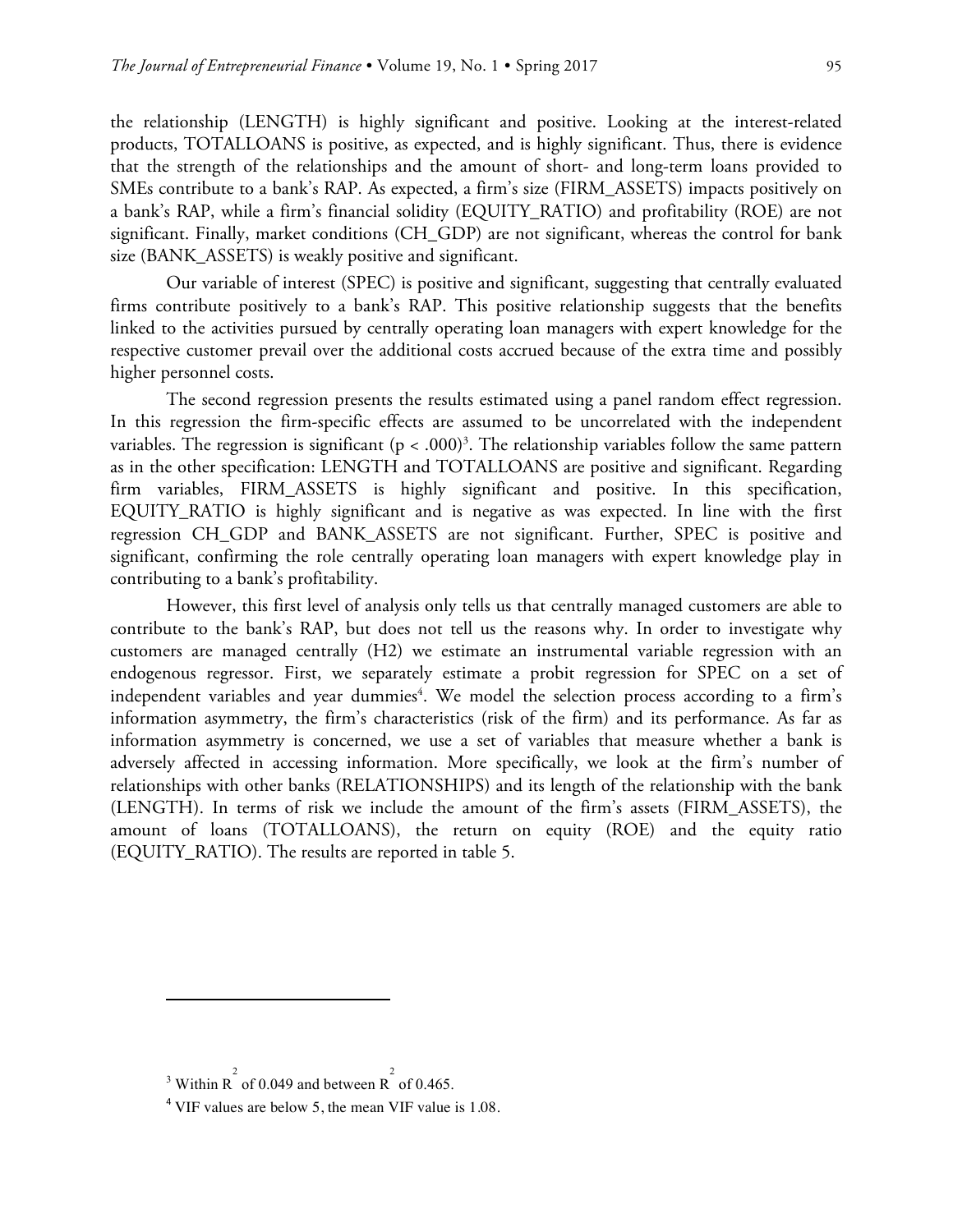### **Table 5. Probability of a Firm to be Managed Centrally or Locally**

The dependent variable is a dummy variable taking the value of 1 if the firm is managed centrally and 0 otherwise.

|                                        |                          | <b>PROBIT SPEC</b> |           |            |  |
|----------------------------------------|--------------------------|--------------------|-----------|------------|--|
|                                        |                          | Number of obs.     |           | 2522       |  |
|                                        |                          | Wald chi2(12)      |           | 209.90     |  |
|                                        |                          | Prob > chi2        |           | 0.000      |  |
|                                        |                          | Pseudo R2          |           | 0.295      |  |
|                                        |                          | Log pseudolikehood |           | $-484.200$ |  |
| <b>Name</b>                            | Description              | Coef.              | Std. Err. | P > t      |  |
| <b>Selection of lending evaluation</b> |                          |                    |           |            |  |
| <b>RELATIONS</b>                       | Number of bank relations | 0.179              | 0.034     | ***        |  |
| <b>LENGTH</b>                          | Length of the relation   | $-0.231$           | 0.051     | ***        |  |
| <b>TOTALLOANS</b>                      | Total amount of loans    | 0.224              | 0.048     | ***        |  |
| FIRM ASSETS                            | <b>Firm assets</b>       | 0.405              | 0.060     | ***        |  |
| <b>EQUITY RATIO</b>                    | Firm's equity ratio      | 0.157              | 0.040     | ***        |  |
| <b>ROE</b>                             | Firm's return on equity  | $-0.030$           | 0.049     |            |  |
| CH GDP                                 | Change in GDP            | 0.055              | 0.045     |            |  |
| <b>BANK ASSETS</b>                     | Bank assets              | $-0.007$           | 0.052     |            |  |
| Year                                   |                          |                    |           |            |  |
| 2002                                   |                          | 0.447              | 0.282     |            |  |
| 2003                                   |                          | 0.368              | 0.284     |            |  |
| 2004                                   |                          | 0.705              | 0.280     | $* *$      |  |
| 2005                                   |                          | 0.648              | 0.281     | $* *$      |  |
| <b>CONSTANT</b>                        |                          | $-2.213$           | 0.269     | ***        |  |

\* Sig. at .10, \*\* Sig. at .05, \*\*\*Sig. at .01.

Variable Description:

RELATIONS is the number of bank relationships that a firm has.

LENGTH is the length of a bank–firm relationship.

TOTALLOANS is the total amount of loans that a firm has from the respective bank.

FIRM\_ASSETS is the total amount of a firm's assets at the financial year-end.

EQUITY\_RATIO is a percentage of a firm's equity to its total assets.

ROE is a firm's return on equity.

CH\_GDP is the change in GDP.

BANK\_ASSETS is the total amount of a bank's assets at the financial year-end.

We find that the relationship variables (RELATIONSHIPS, LENGTH, TOTALLOANS) as well as ASSETS and EQUITY\_RATIO are significant. All of these variables are positive except for LENGTH. Our findings suggest that the probability of being evaluated by loan managers in the bank's headquarters decreases with the length of the relationship and increases with the number of banks the firm borrows from. This implies that more opaque firms are more likely to be managed centrally. In addition, the probability of being evaluated by loan managers in the bank's headquarters increases with the amount of loans provided to the borrower, possibly because higher lending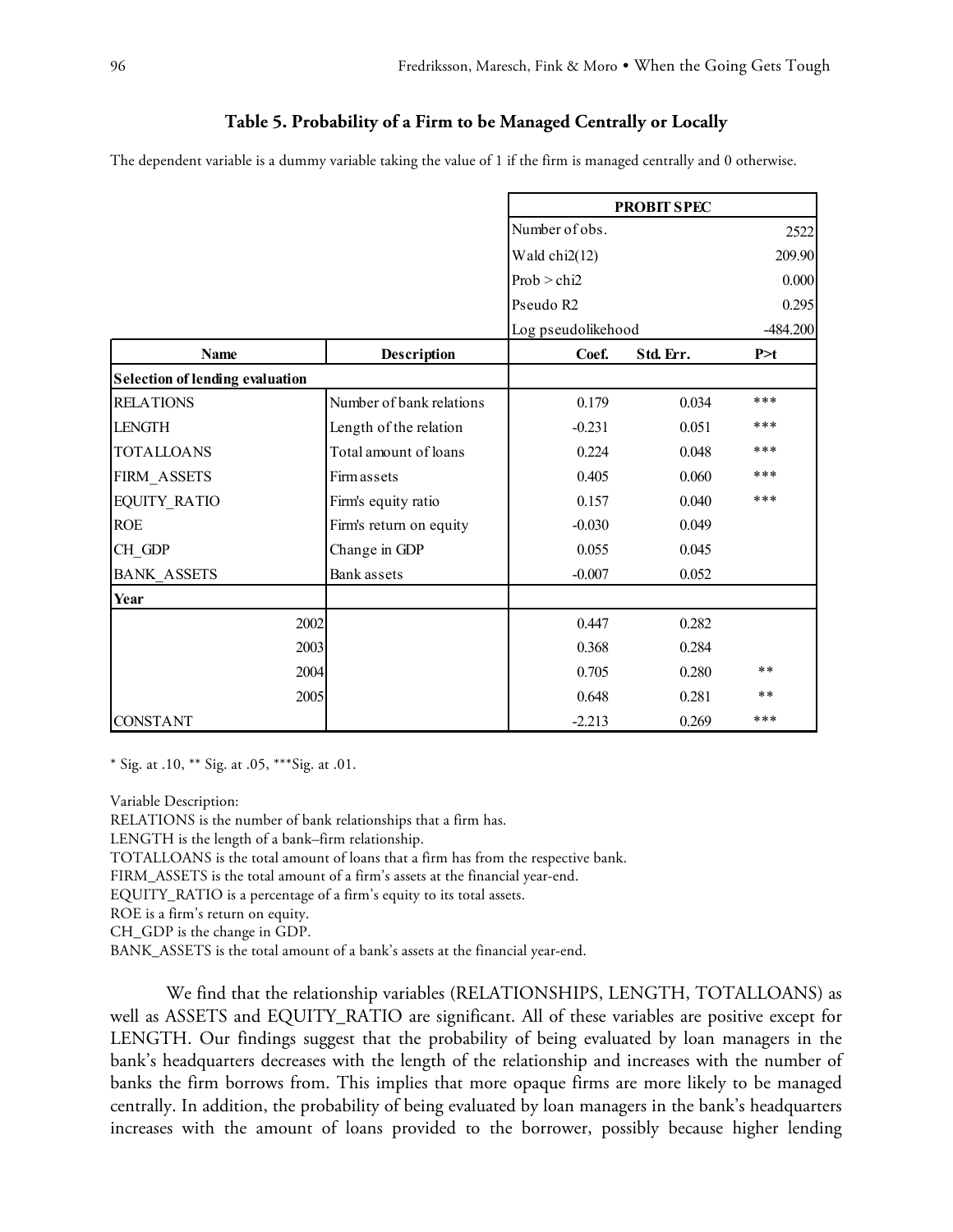volumes increase the potential loss at default and therefore the bank's risk. Finally, the probability of being evaluated centrally increases with the firm's assets, implying that centrally operating loan managers with expert knowledge are asked to deal with more complex projects that require a more thorough evaluation of the customer. All in all, the regression suggests that firms evaluated by centrally operating loan managers with expert knowledge are more opaque and riskier, and invest more. As a consequence, they are also more complex to deal with. However, are firms that are more complex to deal with also the ones that generate higher RAP for the bank?

To answer this question, we re-estimate our model by using instrumental variable regression (TREATREG). This allows us to examine whether centrally managed firms are also the ones that impact positively on RAP. The results are reported in table 6.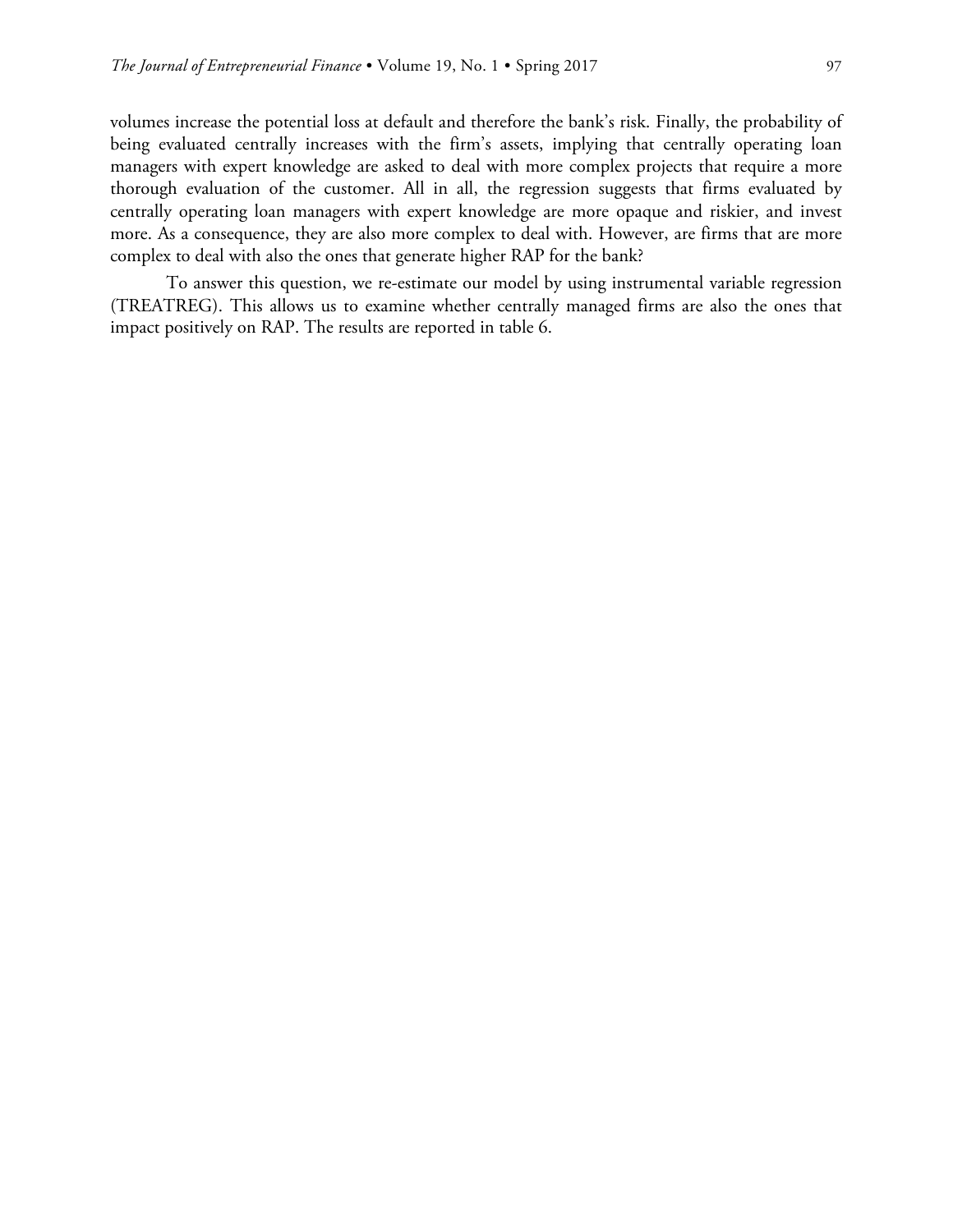### **Table 6. Instrumental Variable Regression of the Role of Bank Specialists on RAP**

The dependent variable in the first-stage is a dummy variable taking the value of 1 if the firm is centrally managed and 0 otherwise. The dependent variable in the second-stage is the bank's RAP, measured at the financial year-end.

|                                        |                          | <b>TREATREG</b> |           |        |
|----------------------------------------|--------------------------|-----------------|-----------|--------|
|                                        |                          | Number of obs.  |           | 2522   |
|                                        |                          | Wald $chi2(12)$ |           | 419.87 |
|                                        |                          | Prob > chi2     |           | 0.000  |
|                                        |                          | F(1,2513)       |           | 16.195 |
|                                        |                          | Prob > F        |           | 0.000  |
| Name                                   | Description              | Coef.           | Std. Err. | P >  z |
| <b>Selection of lending evaluation</b> |                          |                 |           |        |
| <b>RELATIONS</b>                       | Number of bank relations | 0.176           | 0.035     | ***    |
| <b>LENGTH</b>                          | Length of the relation   | $-0.221$        | 0.051     | ***    |
| <b>TOTALLOANS</b>                      | Total amount of loans    | 0.179           | 0.037     | ***    |
| FIRM ASSETS                            | <b>Firm assets</b>       | 0.423           | 0.062     | ***    |
| <b>EQUITY RATIO</b>                    | Firm's equity ratio      | 0.160           | 0.040     | ***    |
| <b>ROE</b>                             | Firm's return on equity  | $-0.041$        | 0.049     |        |
| CH GDP                                 | Change in GDP            | 0.055           | 0.045     |        |
| <b>BANK ASSETS</b>                     | Bank assets              | $-0.010$        | 0.052     |        |
| <b>Regression on RAP</b>               |                          |                 |           |        |
| <b>SPEC</b>                            | Lending technology       | 0.407           | 0.148     | ***    |
| <b>LENGTH</b>                          | Length of the relation   | 0.064           | 0.015     | ***    |
| <b>TOTALLOANS</b>                      | Total amount of loans    | 0.435           | 0.043     | ***    |
| FIRM ASSETS                            | Firm assets              | 0.362           | 0.057     | ***    |
| <b>EQUITY RATIO</b>                    | Firm's equity ratio      | $-0.001$        | 0.015     |        |
| <b>ROE</b>                             | Firm's return on equity  | 0.007           | 0.011     |        |
| CH GDP                                 | Change in GDP            | 0.001           | 0.013     |        |
| <b>BANK ASSETS</b>                     | Bank assets              | 0.035           | 0.018     | *      |
| Year                                   |                          |                 |           |        |
| 2002                                   |                          | $-0.034$        | 0.051     |        |
| 2003                                   |                          | $-0.057$        | 0.047     |        |
| 2004                                   |                          | 0.290           | 0.054     | ***    |
| 2005                                   |                          | 0.212           | 0.053     | ***    |
| <b>CONSTANT</b>                        |                          | $-0.125$        | 0.045     | ***    |
|                                        |                          | rho             |           | 0.047  |
|                                        |                          | sigma           |           | 0.716  |
|                                        |                          | lambda          |           | 0.034  |

\* Sig. at .10, \*\* Sig. at .05, \*\*\*Sig. at .01.

Variable Description:

RELATIONS is the number of bank relationships that a firm has.

LENGTH is the length of a bank–firm relationship.

TOTALLOANS is the total amount of loans that a firm has from the respective bank.

FIRM\_ASSETS is the total amount of a firm's assets at the financial year-end.

EQUITY\_RATIO is a percentage of a firm's equity to its total assets.

ROE is a firm's return on equity.

CH\_GDP is the change in GDP.

BANK\_ASSETS is the total amount of a bank's assets at the financial year-end.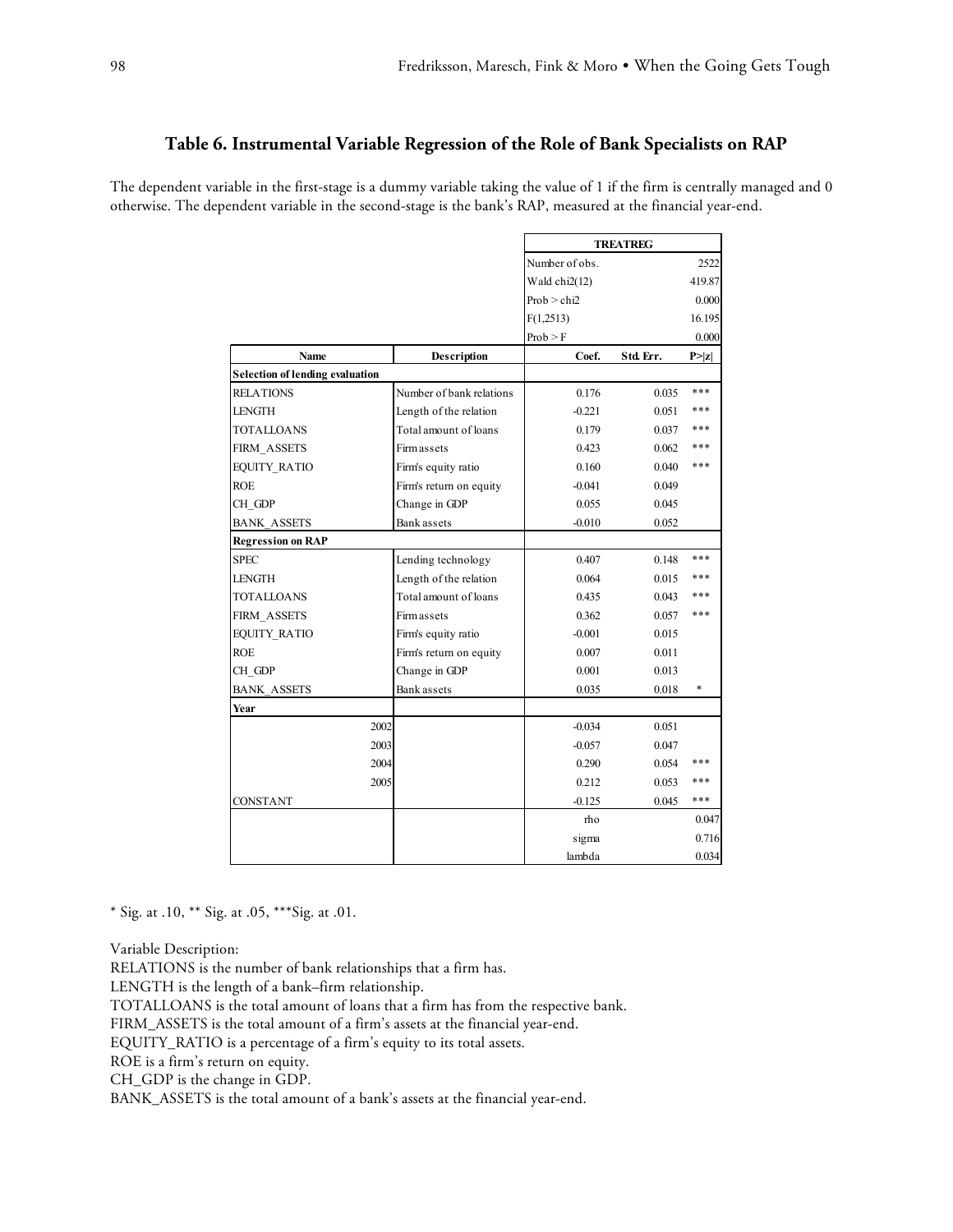We determine the strength of our instrument by calculating the F statistics. The F value is 16.20 and not smaller than the critical value, which supports the view that our instrument is not weak. The model suggests that the coefficients of the selection of customer evaluation are qualitatively similar to those of the probit model. In addition, the results on RAP are close to the results of OLS regression on RAP. Finally, in the instrumental regression, SPEC is positive and significant, suggesting that firms which are evaluated by loan managers in a bank's headquarters increase the bank's RAP. Thus, we find support for the fact that banks select more opaque, riskier and more complex firms to be evaluated by centrally operating loan managers, who are, in turn, able to extract profitability from them.

### *B. Robustness Checks*

As discussed in the hypotheses section, banks might decide to manage firms centrally because they consider them important due to the possibility to generate a high RAP. In this case, the bank would be aware of the additional value provided by these firms and therefore decide to deal with them centrally in order to grant them a high quality service and to consolidate their relationship with them. As a consequence, there would be reverse causality between RAP and being centrally managed. In order to investigate this possible issue, we re-estimate the regression using one-year lagged variables. If centrally managed firms are the ones that are considered more important for the bank because of the RAP they are generating, we should find a negative significant relationship between the variable of interest (SPEC) and RAP. The results are reported in table 7.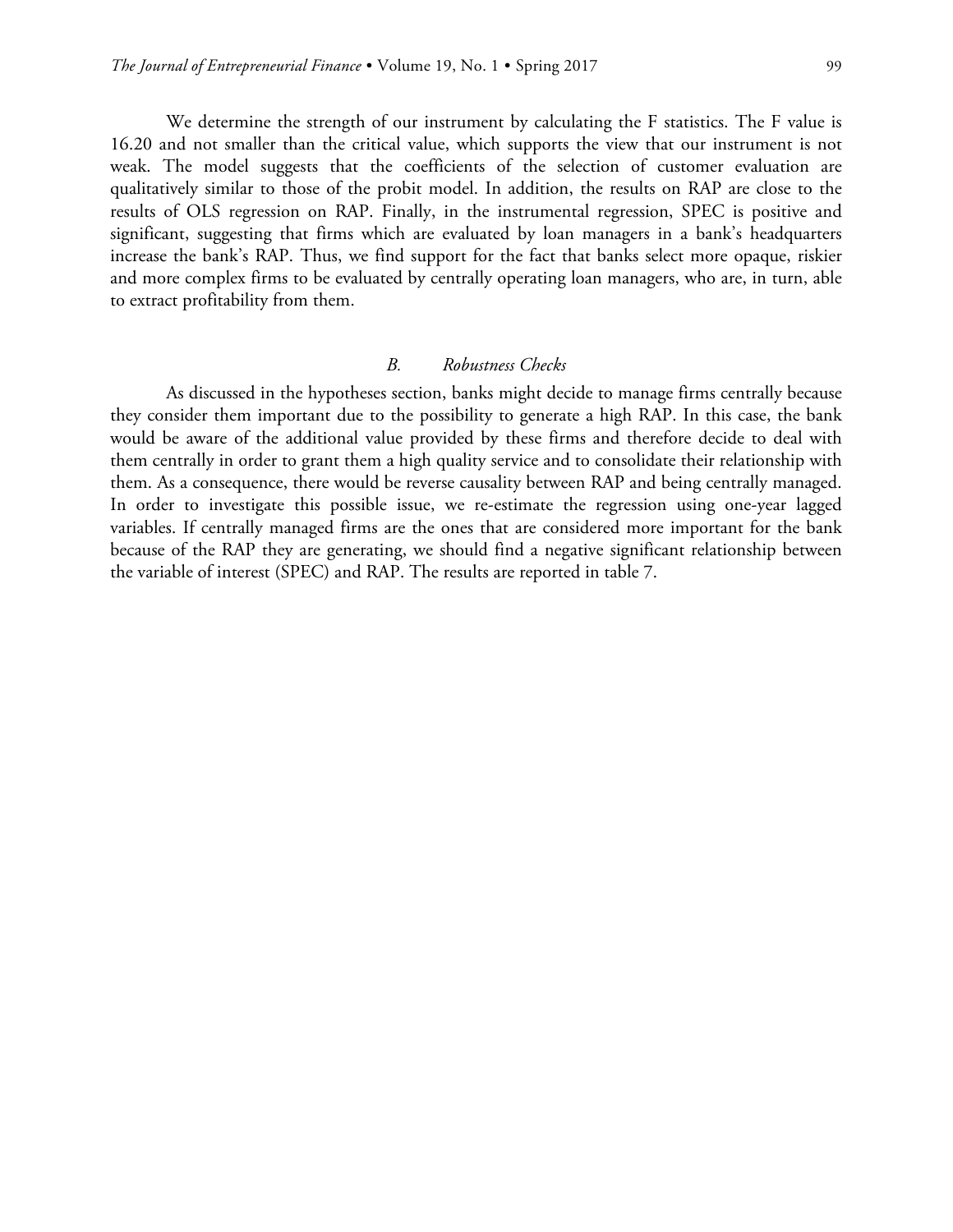### **Table 7. Regression of the Role of Bank Specialists on Lagged RAP**

The dependent variable is the bank's RAP lagged one year.

|                     |                                                | OLS, lagged    |                 |        |
|---------------------|------------------------------------------------|----------------|-----------------|--------|
|                     |                                                | Number of obs. |                 | 1729   |
|                     |                                                | F(12, 2509)    |                 | 38.15  |
|                     |                                                | Prob > F       |                 | 0.000  |
|                     |                                                | R-squared      |                 | 0.583  |
|                     |                                                | Root MSE       |                 | 0.638  |
| <b>Name</b>         | Description                                    |                | Coef. Std. Err. | P >  t |
| <b>SPEC</b>         | Centrally (1) vs locally (0) managed customers | 0.502          | $0.155$ ***     |        |
| <b>LENGTH</b>       | Length of the relation                         | 0.063          | $0.018$ ***     |        |
| <b>TOTALLOANS</b>   | Total amount of loans                          | 0.456          | $0.039$ ***     |        |
| FIRM ASSETS         | <b>Firm assets</b>                             | 0.343          | $0.076$ ***     |        |
| <b>EQUITY RATIO</b> | Firm's equity ratio                            | 0.002          | 0.018           |        |
| <b>ROE</b>          | Firm's return on equity                        | $-0.007$       | 0.014           |        |
| CH GDP              | Change in GDP                                  | 0.022          | 0.016           |        |
| <b>BANK ASSETS</b>  | Bank assets                                    | 0.033          | 0.020           |        |
| Year                |                                                |                |                 |        |
| 2003                |                                                | $-0.022$       | 0.052           |        |
| 2004                |                                                | $-0.044$       | 0.051           |        |
| 2005                |                                                | 0.226          | $0.055$ ***     |        |
| <b>CONSTANT</b>     |                                                | $-0.119$       | $0.051$ **      |        |

\* Sig. at .10, \*\* Sig. at .05, \*\*\*Sig. at .01.

Variable Description:

SPEC is a dummy variable taking a value of 1 if a firm is managed centrally and 0 otherwise.

LENGTH is the length of a bank–firm relationship.

TOTALLOANS is the total amount of loans that a firm has from the respective bank.

FIRM\_ASSETS is the total amount of a firm's assets at the financial year-end.

EQUITY\_RATIO is a percentage of a firm's equity to its total assets.

ROE is a firm's return on equity.

CH\_GDP is the change in GDP.

BANK\_ASSETS is the total amount of a bank's assets at the financial year-end.

The regression is significant (p < .000). LENGTH and TOTALLOANS are positive and significant. As far as the variables of a firm are concerned, only FIRM\_ASSETS is significant and has the expected result. In line with the first model, CH\_GDP is not significant and BANK\_ASSETS is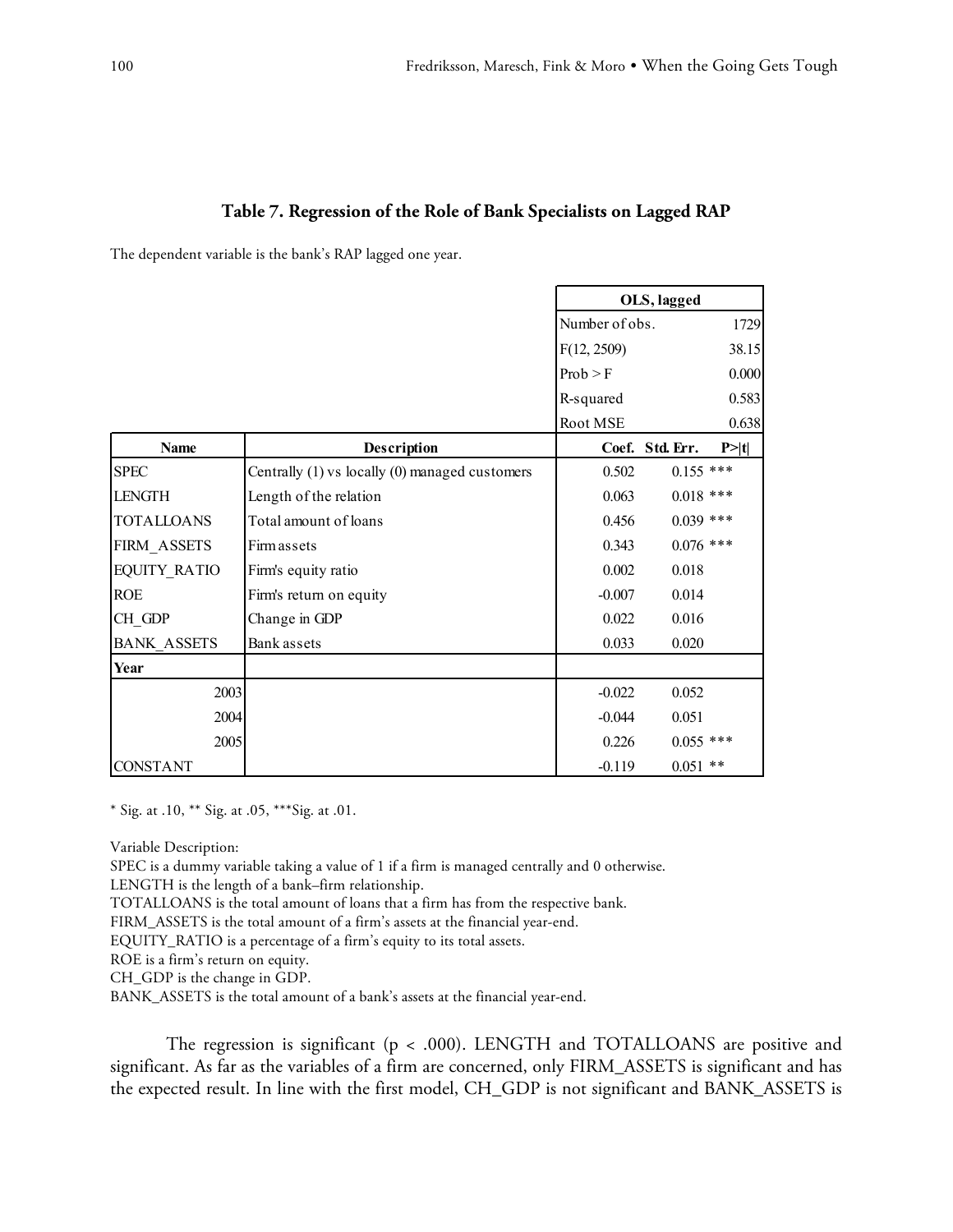positive, but not significant. Interestingly, SPEC is again positive and significant. This evidence rules out reverse causality.

Finally, it might be argued that our analysis suffers from endogeneity, since the dependent variable is affected by the internal rating of a firm as well as the decision process, which is manifested in the independent variables. In order to rule out this issue, we retest our specifications using the absolute return of the customer as a dependent variable (detailed results not reported here). Interestingly, we obtain the same results as the ones presented in tables 4 to 7. More importantly, the variable SPEC is always positive and significant. In addition, its coefficients are not significantly different from those presented in tables 4 to 7.

### **VII. Discussion**

Our analysis provides interesting results that are in line with the findings of Stein (2002) and Liberti and Mian (2009). Lending approaches change according to the type of customer and the information banks can access. Customers whose creditworthiness is easy to evaluate, because the information about them is mainly soft and accessible for local loan managers as well as those who need plain vanilla loans, are managed by loan managers in local branches of the bank. In contrast, customers who are characterised by a high level of information asymmetry, who pursue highly complex projects or who increase the exposure of the bank regarding the amount of the loan, are managed by loan managers in the bank's headquarters. In the latter case, banks can be adversely affected by the loss of soft information, but at the same time benefit from the expert knowledge of the loan managers involved in evaluating the creditworthiness of the customers.

Our results suggest that this strategy pays. By evaluating "simple" customers locally, banks can benefit from reduced costs in managing them and local loan managers can exploit their personal knowledge of them. Regarding "complex" customers, a bank's centrally operating loan managers with expert knowledge are able to turn high risk and potentially low return customers into highly rewarding ones by increasing the bank's RAP. This happens for various reasons. First, loan managers who operate centrally are able to employ their expertise to make an informed decision about whether to lend to a customer or not. In addition, not only are they able to price a loan according to the riskiness of the customer, they can also propose and sell financial products (e.g. loans) that better fit the customer's needs, implicitly reducing the risk the bank can incur when the borrower is asked to deal with a loan that does not match its cash flows.

Since centrally operating loan managers increase the RAP realized from the respective customer, banks could be tempted to move lending decisions entirely to their headquarters. However, our analysis suggests that this would be the wrong way to operate since loan managers who operate locally are able to generate RAP. The complete centralisation of the lending decision process would lead to an ineffective and inefficient use of resources. This point is strongly supported by the key role played by local loan managers in our sample: the largest majority of the loans (more than 92%) are managed by loan managers in local branches and contribute to the profitability of the bank. This implies that local loan managers are able to contribute dramatically to a bank's profitability. At the same time, the limited number of loans that are managed by loan managers in a bank's headquarters suggests that banks are very selective about allocating firms to centrally operating loan managers with expert knowledge. Possibly, they are aware of the additional costs incurred by involving expert staff and thus try to keep their use of them to a minimum.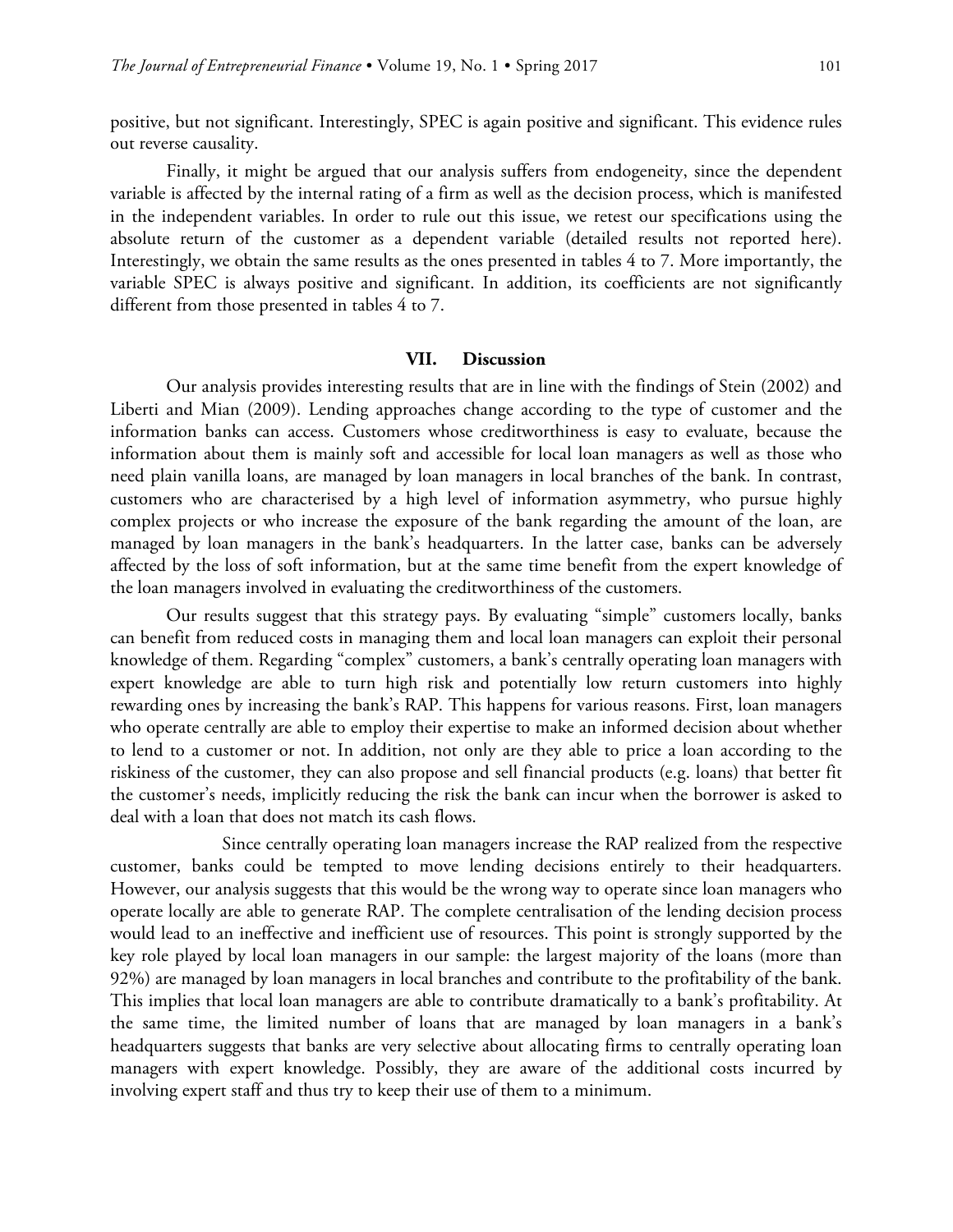### **VIII. Conclusion**

For many years, research on bank lending has investigated how both soft and hard factors affect lending relationships. Firm characteristics, such as the age of a firm, the length of a lending relationship and the concentration of the bank system are just some of the aspects that have been examined and their impact on both banks (in terms of reduction of the risk incurred) and firms (in terms of access to credit) have been discussed. In particular, Stein (2002) and Liberti and Mian (2009) proposed that banks should employ different lending approaches according to the customers they have and the information they are able to exploit. Whereas complex customers who can mainly provide hard, factual data should be analysed centrally, less complex but very opaque customers should be examined locally by using soft information.

Our findings provide support for Stein's (2002) arguments. We find that banks are able to extract profitability from their lending relationships both when they manage their borrowers in the bank's headquarters and in its local branches. Nevertheless, borrowers who are evaluated centrally are those who bear greater risk, since they are more complex and characterised by a higher degree of opaqueness that can only partially be addressed by centrally operating loan managers. By managing high-risk customers in a bank's headquarters, banks are able to reduce the risk and to extract RAP from them as well. In particular, we contribute to Stein (2002) and Liberti and Mian (2009) by showing that communication in hierarchies allows for specialised knowledge accumulation. Our findings also contribute to Garicano's (2000) notions of the specialisation of knowledge in hierarchies, not just the transmission of information.

However, our research has several limitations: first, it relies on a dataset that considers only observations from Finland. Prospective research should try to investigate whether our findings hold true in other bank contexts. Second, it uses data from before 2008. We cannot rule out that the financial crisis and the changes in the banking regulation impacted on the way banks decide how to treat borrowers. In particular, it would not be very surprising to discover that banks now manage a larger percentage of borrowers centrally.

Notwithstanding these limitations, this study indicates that banks are able to properly select and manage their borrowers: they can extract RAP from both easy-to-treat borrowers, who are managed locally, and more complex borrowers, who are managed centrally by loan managers with expert knowledge.

### **REFERENCES**

- Alessandrini, P., Presibitero, A. F., & Zazzaro, A. (2009). Banks, Distances and Firms' Financing Constraints. *Review of Finance*, *13*(2), 261–307. internal-pdf://bank\_distance\_rof-1502789633/Bank\_Distance\_RoF.pdf
- Angelini, P., Di Salvo, R., & Ferri, G. (1998). Availability and cost of credit for small businesses: Customer relationships and credit cooperatives. *Journal of Banking & Finance*, *22*(6-8), 925– 954.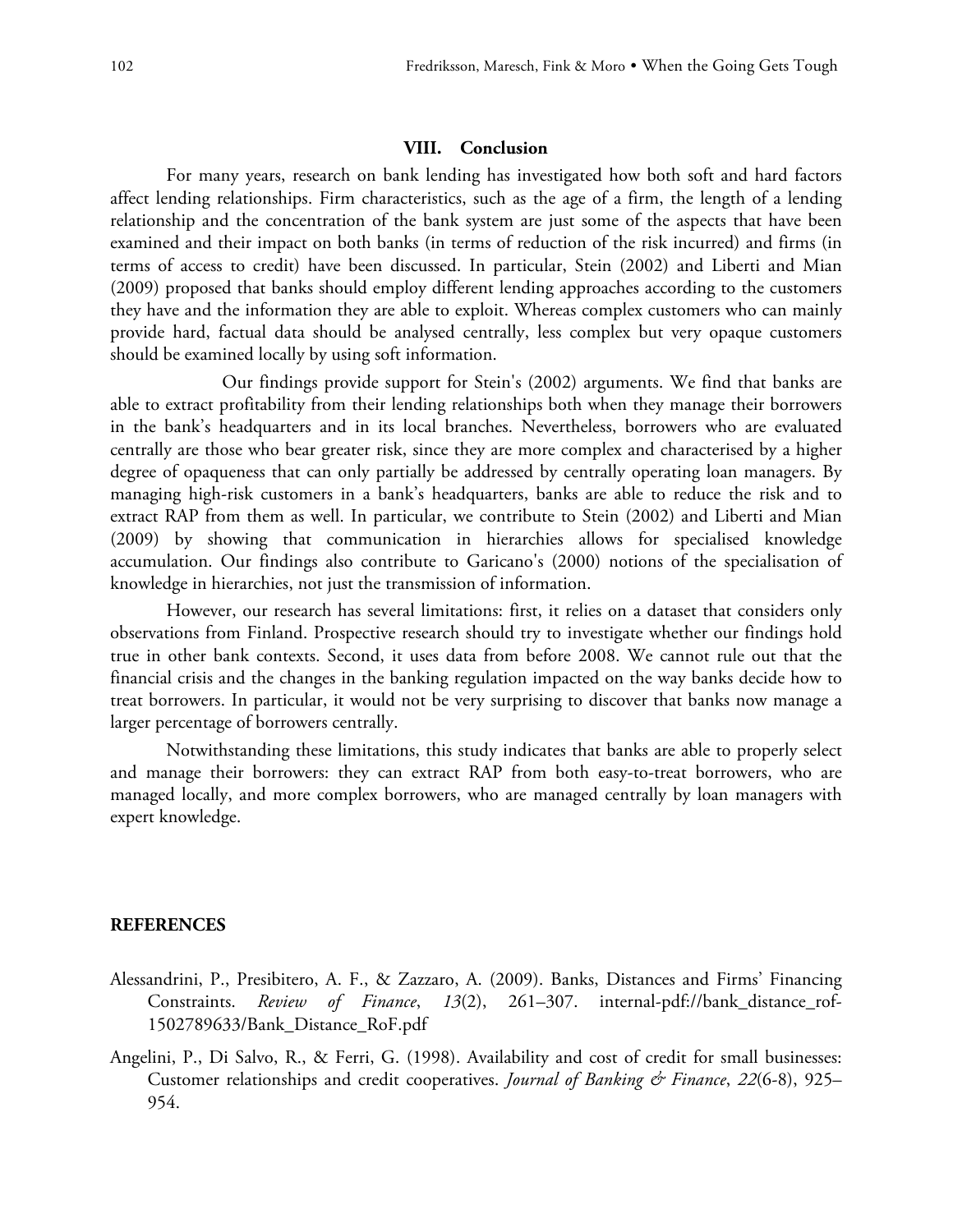- Berger, A. N., & Frame, S. W. (2007). Small Business Credit Scoring and Credit Availability. *Journal of Small Business Management*, *45*(1), 5–22.
- Berger, A. N., Klapper, L. F., & Udell, G. F. (2001). The Ability of Banks to Lend to Informationally Opaque Small Business. *Journal of Banking & Finance*, *25*(12), 2127–2167.
- Berger, A. N., Miller, N. H., Petersen, M. A., Rajan, R. G., & Stein, J. C. (2005). Does function follow organizational form? Evidence from the lending practices of large and small banks. *Journal of Financial Economics*, *76*, 237–269.
- Berger, A. N., & Udell, G. F. (1995). Relationship Lending and the Lines of Credit in Small Firm Finance. *Journal of Business*, *68*(3), 351–381.
- Bharath, S. T., Dahiya, S., Saunders, A., & Srinivasan, A. (2011). Lending Relationships and Loan Contract Terms. *The Review of Financial Studies*, *24*(4).
- Bharath, S. T., Dahiyab, S., Saunders, A., & Srinivasan, A. (2007). So what do I get? The bank's view of lending relationships. *Journal of Financial Economics*, *85*, 368–419.
- Cerqueiro, G., Degryse, H., & Ongena, S. (2011). Rules versus discretion in loan rate setting. *Journal of Financial Intermediation*, *20*, 503–529. internal-pdf://1-s2.0-s1042957310000525 main-3527783682/1-s2.0-S1042957310000525-main.pdf
- Cipolla, C. M. (1994). Uomini Duri. In C. M. Cipolla (Ed.), *Tre Storie Extravaganti*. Bologna: Il Mulino.
- Cipolla, C. M. (2002). *Storia Economica dell'Europa Pre-Industriale* (Vol. 2nd). Bologna: Il Mulino.
- Danos, P., Holt, R., & Imhoff, E. J. (1989). The use of accounting information in bank lending decisions. *Accounting organization and society*, *14*, 235–246.
- DeYoung, R., Glennon, D., & Nigro, P. (2008). Borrower–lender distance, credit scoring, and loan performance: Evidence from informational-opaque small business borrowers. *Journal of Financial Intermediation*, *17*, 113–143.
- Elsas, R. (2005). Empirical determinants of relationship lending. *Journal of Financial Intermediation*, *14*(1), 32–57.
- Farinha, L. A., & Santos, J. A. C. (2002). Switching from Single to Multiple Bank Lending Relationships: Determinants and Implications. *Journal of Financial Intermediation*, *11*, 124– 151.
- Garicano, L. (2000). Hierarchies and the organization of knowledge in production. *Journal of Political Economy*, *108*(5), 874–904.
- Greenbaum, S. I., Kanatas, G., & Venezia, I. (1989). Equilibrium Loan Pricing Under the Bank-Client Relationship. *Journal of Banikng and Finance*, *13*(2), 221–235. internal-pdf://1-s2.0- 0378426689900617-main-1400265985/1-s2.0-0378426689900617-main.pdf
- Harhoff, D., & Körting, T. (1998). Lending relationships in Germany Empirical evidence from survey data. *Journal of Banking & Finance*, *22*(10-11), 1317–1353.
- Hernandez-Canovas, G., & Martınez-Solano, P. (2010). Relationship lending and SME financing in